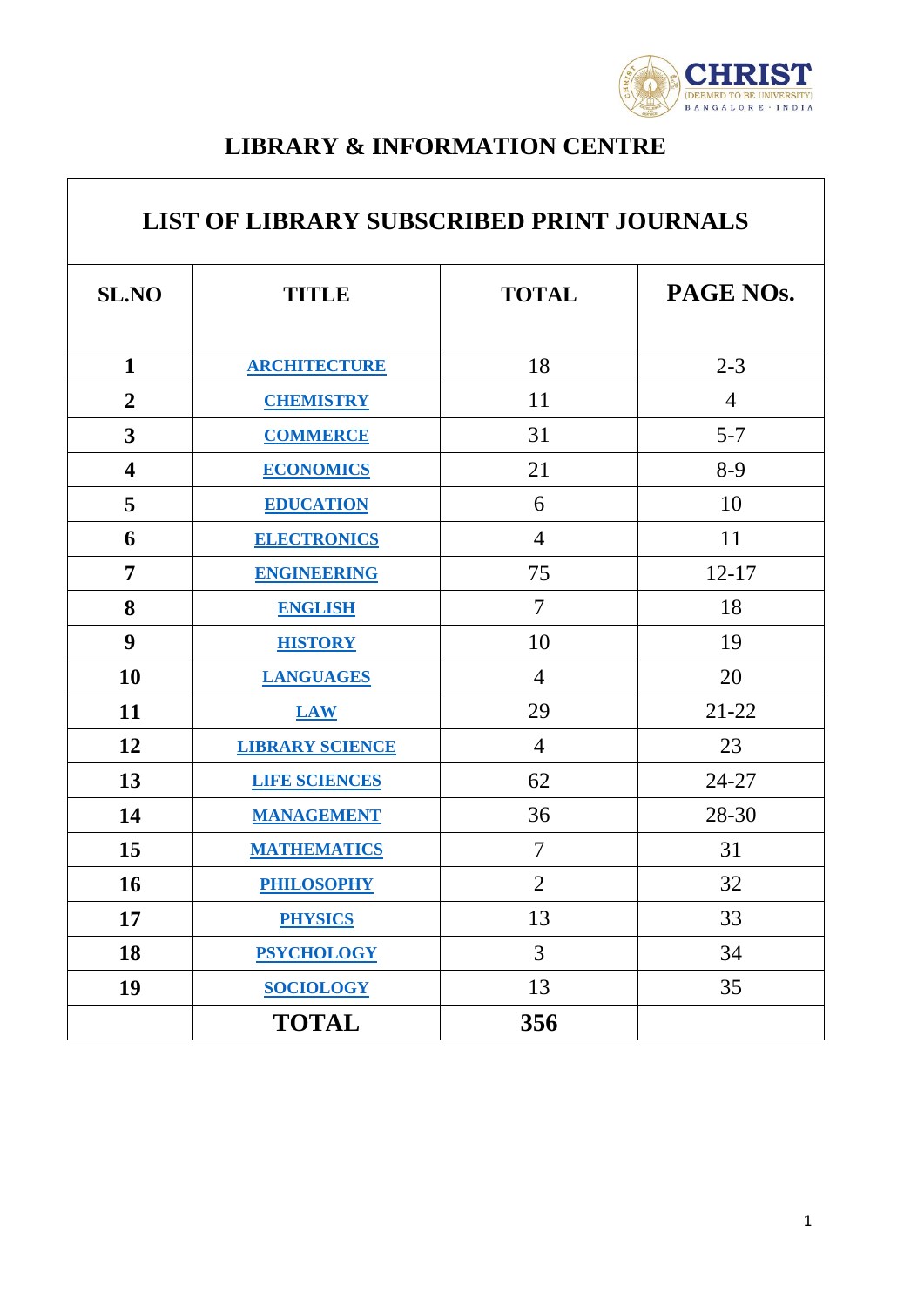

<span id="page-1-0"></span>

| 1. ARCHITECTURE         |                                                                    |                                                    |                |  |
|-------------------------|--------------------------------------------------------------------|----------------------------------------------------|----------------|--|
| SL.NO.                  | <b>TITLE</b>                                                       | <b>PUBLISHER</b>                                   | <b>LIBRARY</b> |  |
| $\mathbf{1}$            | $Architecture + design$<br>magazine                                | <b>EXPSURE</b>                                     | CUSA(Kengeri)  |  |
| $\overline{2}$          | Architectural Digest(Indian<br>Edition)                            | <b>DIREXIONS MKTG</b><br><b>SOLNS</b>              | CUSA(Kengeri)  |  |
| $\overline{\mathbf{3}}$ | <b>Architectural History</b>                                       | Cambridge                                          | CUSA(Kengeri)  |  |
| $\overline{\mathbf{4}}$ | Architectural record                                               | <b>MHC</b>                                         | CUSA(Kengeri)  |  |
| 5                       | <b>Architecture Research</b><br>Quarterly                          | Cambridge                                          | CUSA(Kengeri)  |  |
| 6                       | Architecture Today                                                 | <b>ATP</b>                                         | CUSA(Kengeri)  |  |
| $\overline{7}$          | Architecture+ Urbanism<br>$(A+U)$                                  | A+U Publishing, Japan                              | CUSA(Kengeri)  |  |
| 8                       | <b>Architectureal Review</b>                                       | <b>EMAP</b>                                        | CUSA(Kengeri)  |  |
| 9                       | <b>Communication Arts</b>                                          | <b>Communication Arts</b><br><b>USA</b>            | CUSA(Kengeri)  |  |
| 10                      | <b>Comprehensive Advance</b><br><b>Specific Summarised Studies</b> | <b>Bureaau for Health</b><br>Educaiton             | CUSA(Kengeri)  |  |
| 11                      | DETAIL (Review of<br>Architecture)                                 | Institute for<br>International<br>Architecture USA | CUSA(Kengeri)  |  |
| 12                      | Grey Room                                                          | <b>MIT Press</b>                                   | CUSA(Kengeri)  |  |
| 13                      | IIA Journal (Indian Istitute of<br>Architects)                     | <b>IIA</b>                                         | CUSA(Kengeri)  |  |
|                         |                                                                    |                                                    |                |  |

**14** Indian Infrastructure IIPP KC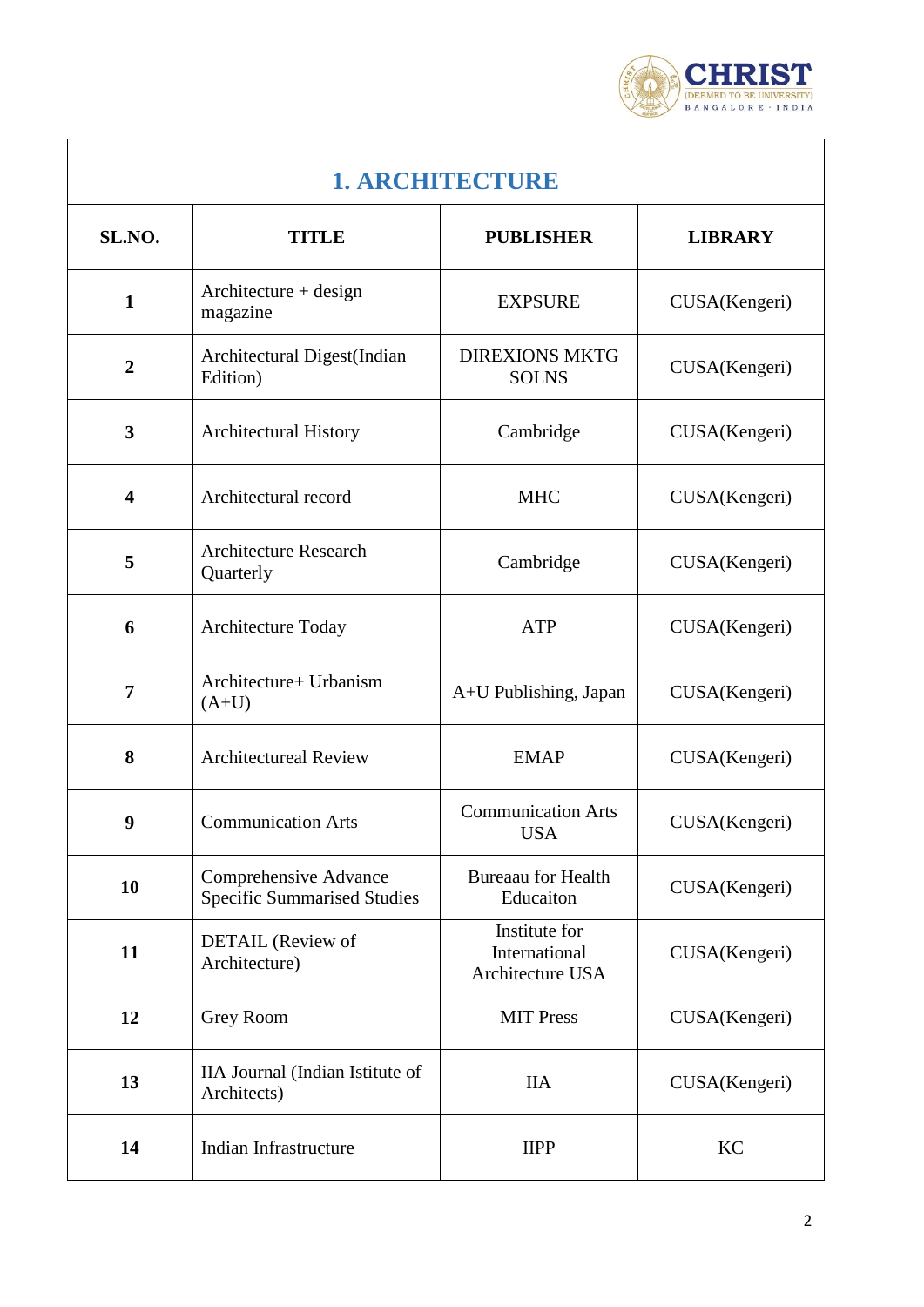

| 15 | Journal of Landscape<br>Architecture | <b>JLA</b>          | CUSA(Kengeri)     |
|----|--------------------------------------|---------------------|-------------------|
| 16 | Journal of Urban Design              | T & F               | CUSA(Kengeri)     |
| 17 | Marg                                 | The Marg foundation | UG, CUSA(Kengeri) |
| 18 | My Liveable City                     | <b>IMASPL</b>       | CUSA(Kengeri)     |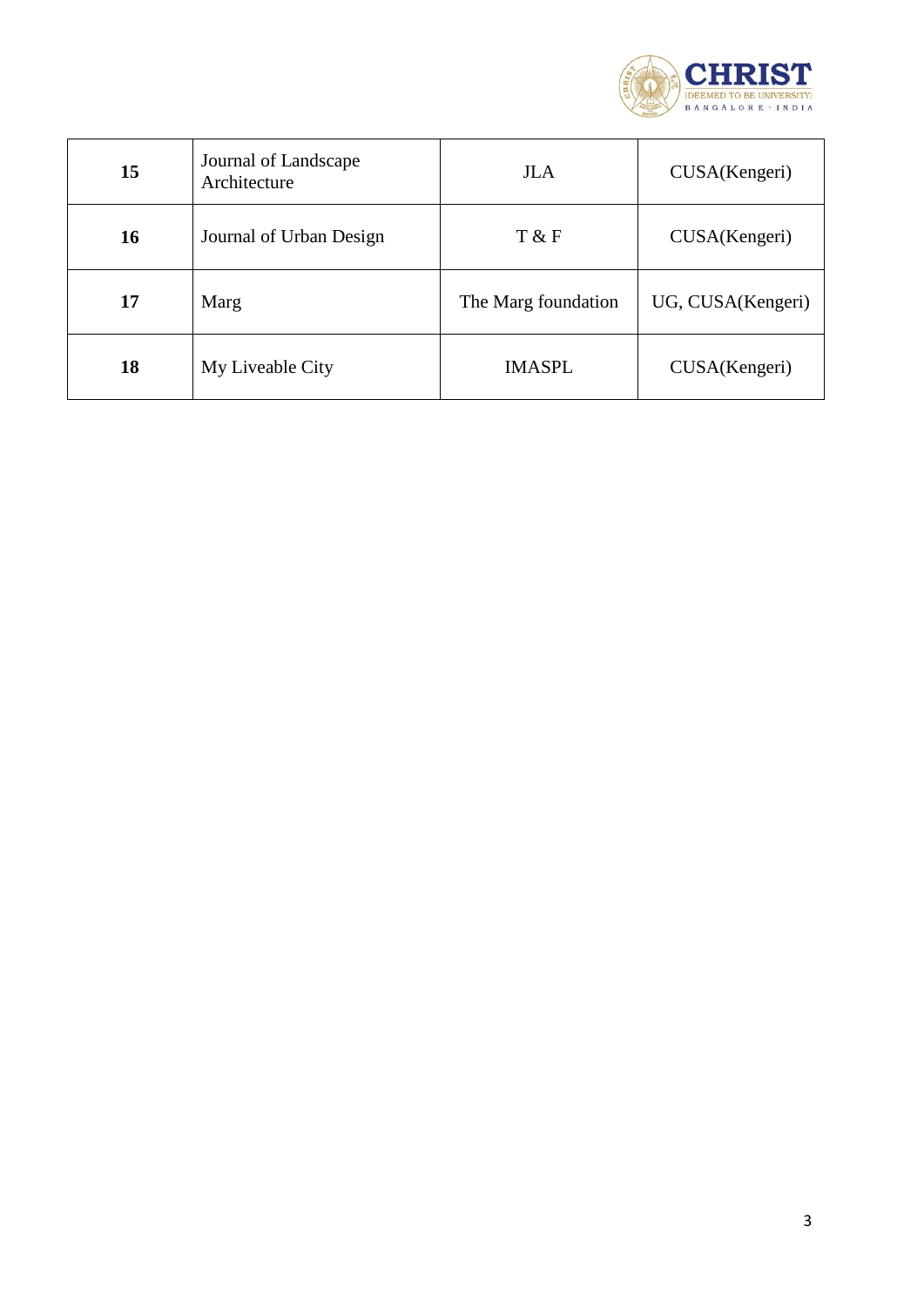

<span id="page-3-0"></span>

| 2. CHEMISTRY            |                                                             |                  |                  |  |
|-------------------------|-------------------------------------------------------------|------------------|------------------|--|
| SL.NO.                  | <b>TITLE</b>                                                | <b>PUBLISHER</b> | <b>LIBRARY</b>   |  |
| $\mathbf{1}$            | Asian Journal Of Chemistry                                  | <b>AJC</b>       | UG, KC (KENGERI) |  |
| $\overline{2}$          | Indian Journal Of<br>Biochemistry & Biophysics              | <b>NISCAIR</b>   | <b>UG</b>        |  |
| 3                       | Indian Journal Of Chemical<br>Technology                    | <b>NISCAIR</b>   | <b>UG</b>        |  |
| $\overline{\mathbf{4}}$ | Indian Journal Of Chemistry-<br>Sec A                       | <b>NISCAIR</b>   | <b>UG</b>        |  |
| 5                       | Indian Journal Of Chemistry-<br>Sec B                       | <b>NISCAIR</b>   | <b>UG</b>        |  |
| 6                       | Indian Journal Of Clinical<br>Biochemistry                  | <b>SIPL</b>      | <b>UG</b>        |  |
| 7                       | Indian Journal Of Heterocyclic<br>Chemistry                 | <b>CONNECT</b>   | <b>UG</b>        |  |
| 8                       | <b>International Journal Of Pure</b><br>& Applied Chemistry | <b>SP</b>        | UG, KC (KENGERI) |  |
| 9                       | Journal Of Co <sub>2</sub> Utilization                      | <b>ELS</b>       | <b>UG</b>        |  |
| 10                      | Journal Of The Indian<br><b>Chemical Society</b>            | <b>JICS</b>      | <b>UG</b>        |  |
| 11                      | The Nucleus                                                 | <b>SIPL</b>      | <b>UG</b>        |  |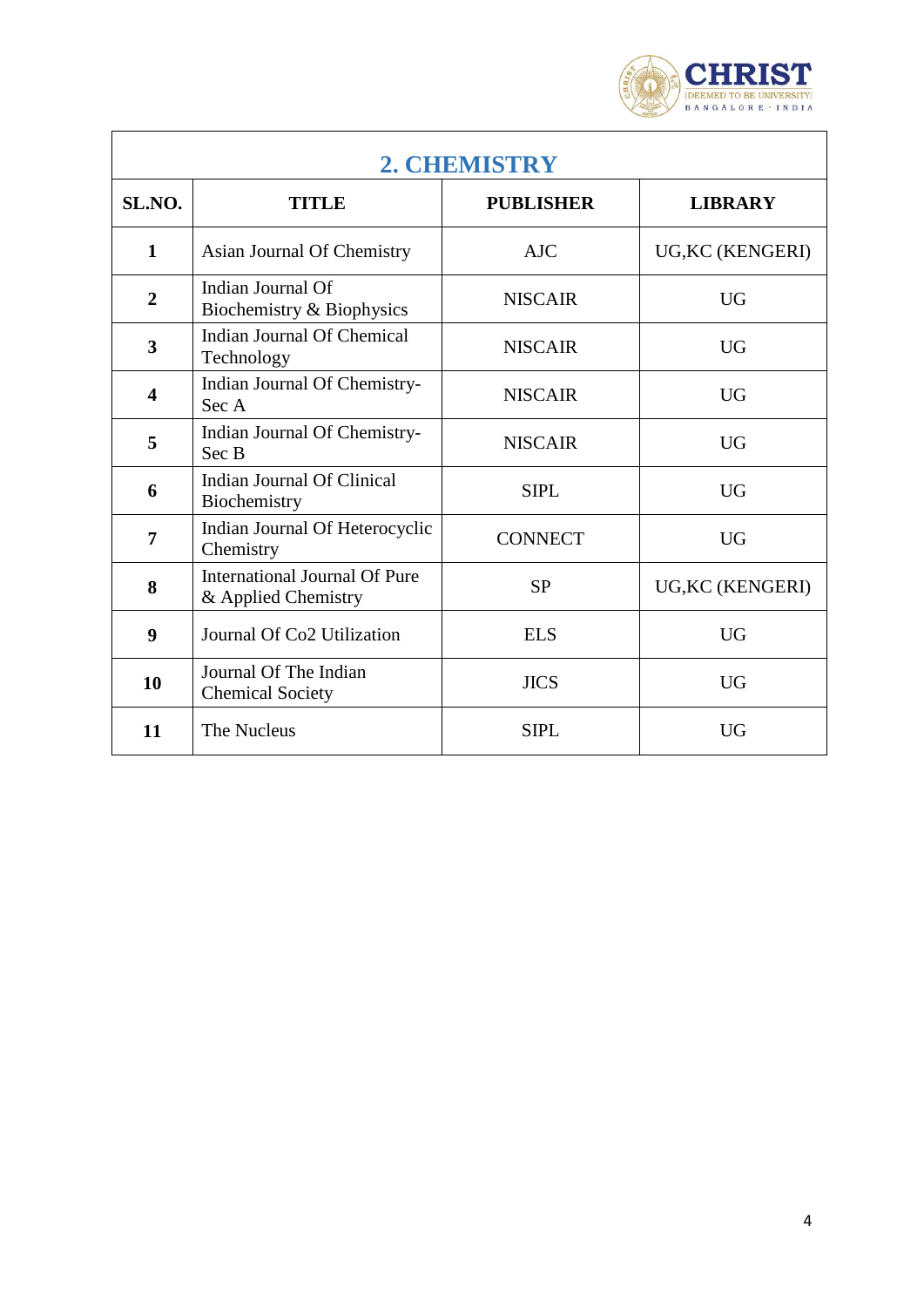

<span id="page-4-0"></span>

| 3. COMMERCE             |                                                         |                  |                                |  |
|-------------------------|---------------------------------------------------------|------------------|--------------------------------|--|
| SL.NO.                  | <b>TITLE</b>                                            | <b>PUBLISHER</b> | <b>LIBRARY</b>                 |  |
| $\mathbf{1}$            | Advance in Developing<br><b>Human Resources</b>         | Sage             | <b>BRC</b>                     |  |
| $\overline{2}$          | <b>Bakery Review</b>                                    | <b>HPPL</b>      | <b>UG</b>                      |  |
| 3                       | BioScope                                                | Sage             | <b>BRC</b>                     |  |
| $\overline{\mathbf{4}}$ | <b>Bloomberg Business Week</b>                          | <b>MHC</b>       | <b>UG</b>                      |  |
| 5                       | Decision                                                | <b>SIPL</b>      | <b>BRC</b>                     |  |
| 6                       | <b>Economics and Business</b><br>Review                 | <b>EBR</b>       | <b>SBM KENGERI</b>             |  |
| $\overline{7}$          | Finance India (Journal of<br><b>Accounting Finance)</b> | <b>INP</b>       | UG, BRC, SBM<br><b>KENGERI</b> |  |
| 8                       | Food & Beverages<br>Processing                          | <b>DVR</b>       | <b>UG</b>                      |  |
| $\boldsymbol{9}$        | Food & Bevergae Business<br>Review                      | <b>HPPL</b>      | <b>UG</b>                      |  |
| <b>10</b>               | Foreign Trade Review                                    | Sage             | <b>BRC</b>                     |  |
| 11                      | <b>Global Business Review</b>                           | Sage             | <b>BRC</b>                     |  |
| 12                      | Global Journal of Emerging<br><b>Market Economics</b>   | Sage             | <b>BRC</b>                     |  |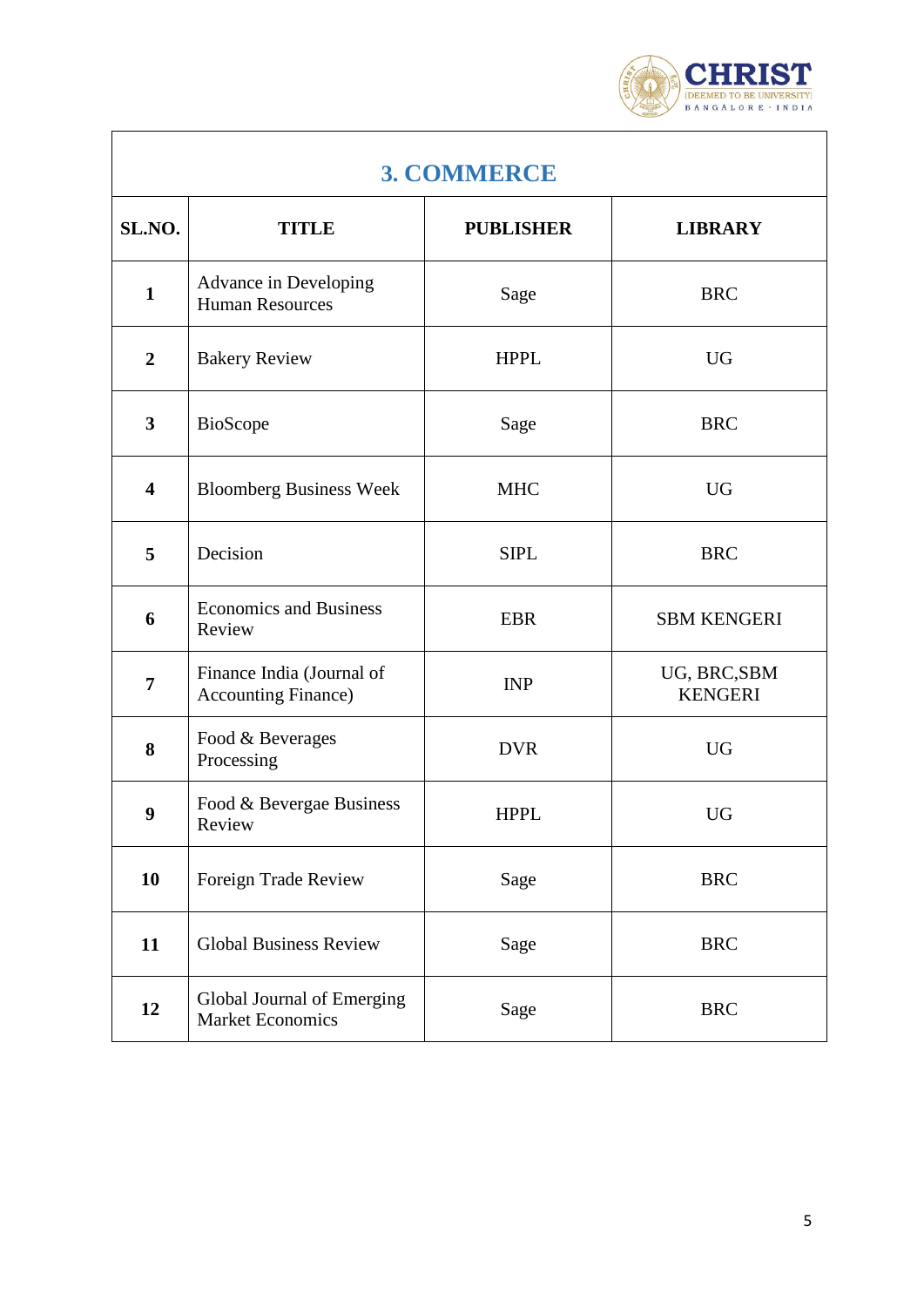

| 13 | <b>Harvard Business Review</b>                                      | <b>MHC</b>   | UG, SBM KENGERI    |
|----|---------------------------------------------------------------------|--------------|--------------------|
| 14 | <b>Hotel Business Review</b>                                        | <b>HPPL</b>  | <b>UG</b>          |
| 15 | Indian Journal of Finance                                           | <b>IJF</b>   | UG, SBM KENGERI    |
| 16 | Indian Journal of Industrial<br>Relation                            | <b>SRCIR</b> | KC                 |
| 17 | <b>Insurance Times</b>                                              | <b>SP</b>    | <b>UG</b>          |
| 18 | <b>International Journal Of</b><br>Hospitality & Tourism<br>Systems | <b>PIG</b>   | <b>UG</b>          |
| 19 | Journal of Account Research<br>and Audit Practice                   | <b>IUP</b>   | <b>BRC</b>         |
| 20 | Journal of Applies Finance                                          | <b>IUP</b>   | <b>BRC</b>         |
| 21 | <b>Journal of Business Strategy</b>                                 | <b>IUP</b>   | <b>BRC</b>         |
| 22 | Journal of Culinary science<br>& Technology                         | TF           | <b>UG</b>          |
| 23 | Journal of Finance and Bank<br>Management                           | <b>ARI</b>   | <b>SBM KENGERI</b> |
| 24 | Journal of Financial Risk<br>Management                             | <b>IUP</b>   | KC                 |
| 25 | Journal Of Food Science<br>And Technology                           | <b>SIPL</b>  | <b>UG</b>          |
| 26 | National Geographic<br>Traveller                                    | NAT.GEO      | <b>UG</b>          |
| 27 | Processed Food Industry                                             | PFI          | <b>UG</b>          |
| 28 | <b>State Finance</b>                                                | <b>RBOI</b>  | <b>BRC</b>         |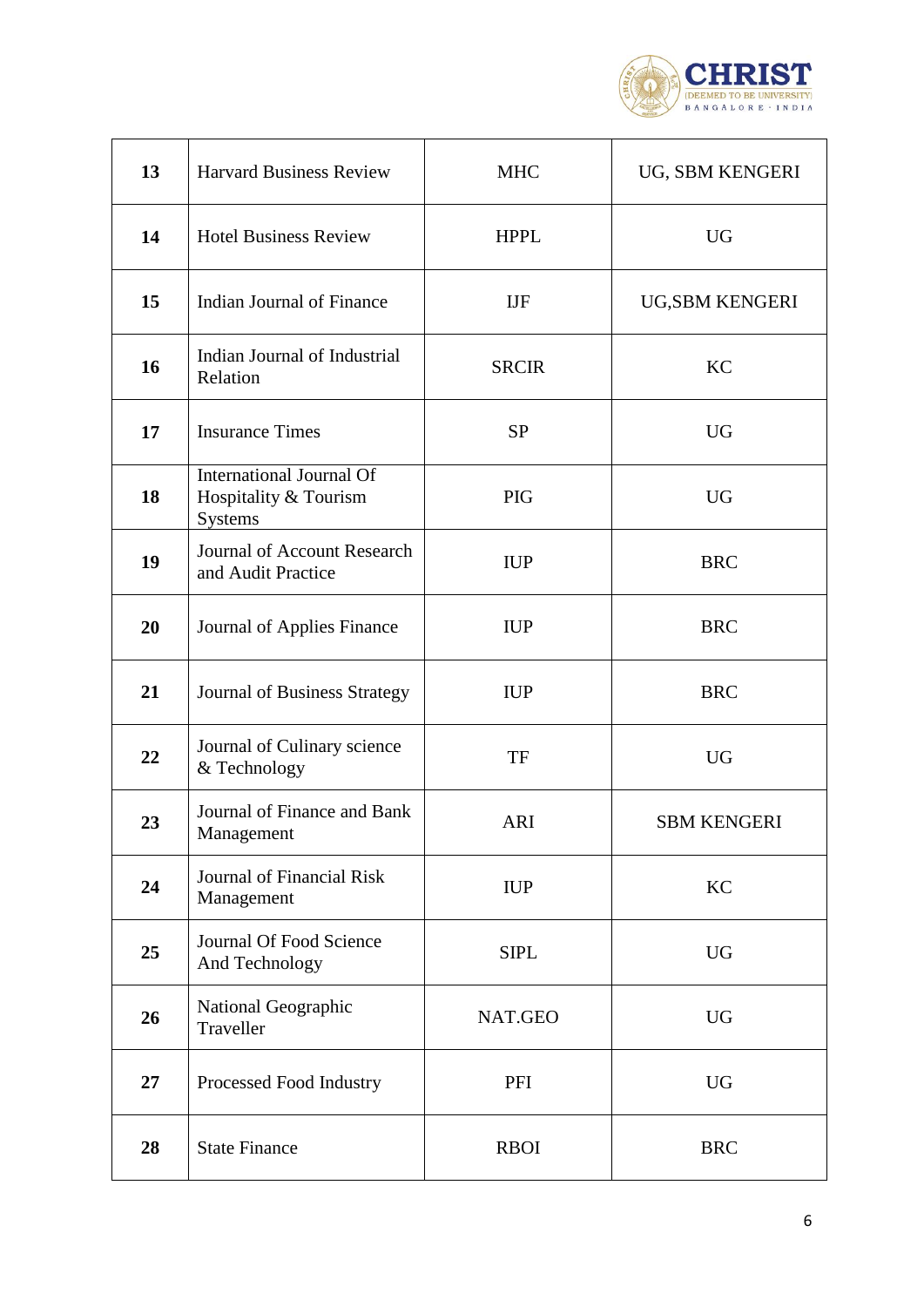

| 29 | The Banker                | <b>TFTL</b>     | KC, BRC   |
|----|---------------------------|-----------------|-----------|
| 30 | Travel & Leisure          | <b>EXPOSURE</b> | <b>UG</b> |
| 31 | <b>World Trade Review</b> | <b>CUP</b>      | BRC, KC   |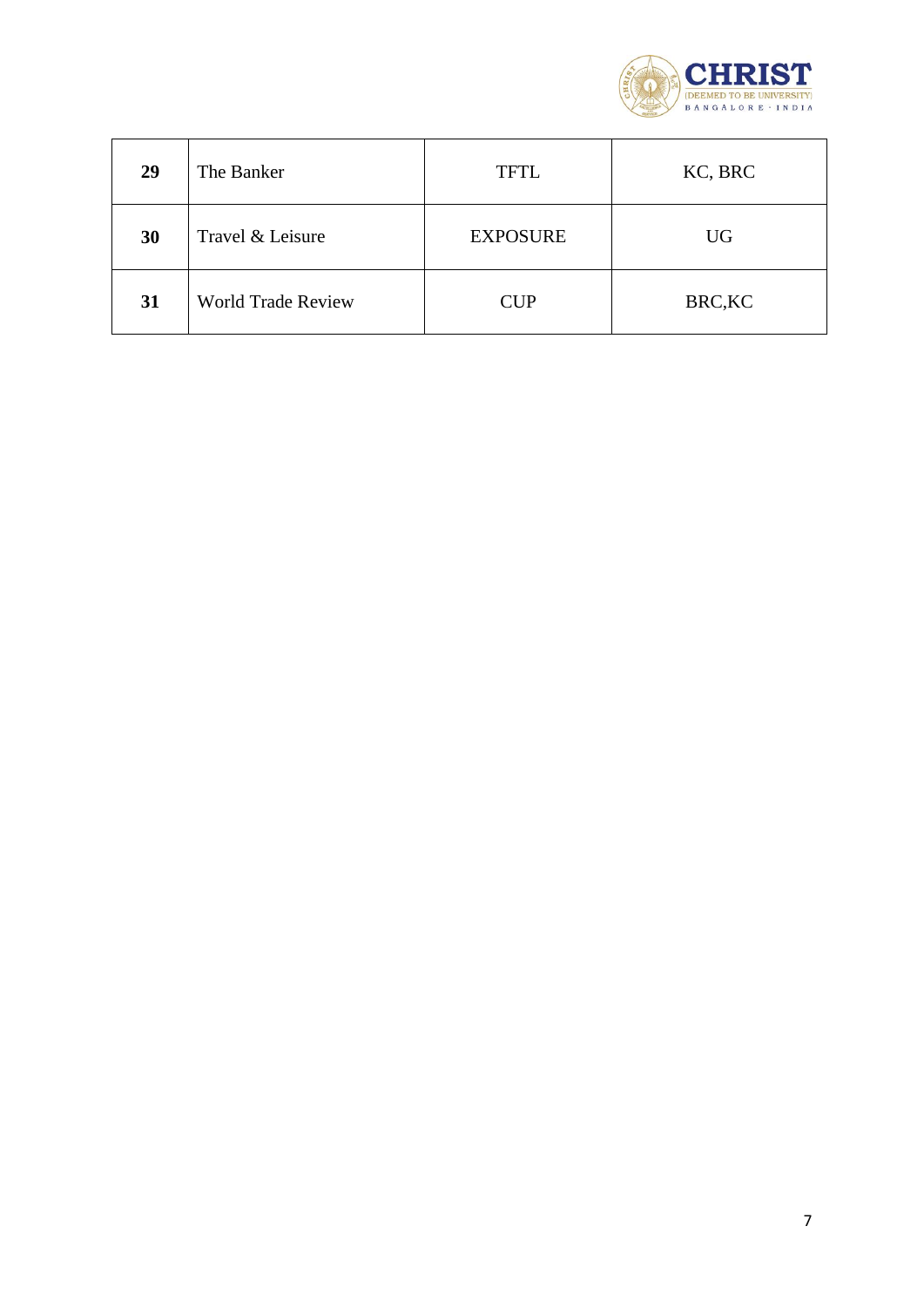

<span id="page-7-0"></span>

| <b>4. ECONOMICS</b>     |                                                                         |                  |                |  |
|-------------------------|-------------------------------------------------------------------------|------------------|----------------|--|
| SL.NO.                  | <b>TITLE</b>                                                            | <b>PUBLISHER</b> | <b>LIBRARY</b> |  |
| $\mathbf{1}$            | Arthshastra                                                             | <b>AIER</b>      | <b>BRC</b>     |  |
| $\boldsymbol{2}$        | Asian Journal Of Water,<br><b>Environment And Pollution</b>             | Teri             | <b>UG</b>      |  |
| $\mathbf{3}$            | Asian Textile Journal                                                   | <b>ATJ</b>       | <b>UG</b>      |  |
| $\overline{\mathbf{4}}$ | Colourage: The Magazine For<br><b>Textile And Garment</b><br>Processing | <b>CPPL</b>      | <b>UG</b>      |  |
| 5                       | Economic & Political Weekly                                             | <b>EPW</b>       | UG, BRC        |  |
| 6                       | Handbook of Statistics and<br>Economics                                 | <b>RBOI</b>      | <b>BRC</b>     |  |
| 7                       | Indian Economic & Social<br><b>History Review</b>                       | Sage             | <b>BRC</b>     |  |
| 8                       | Indian Journal of Agricultural<br>Economics                             | <b>IJA</b>       | KC             |  |
| 9                       | Indian Journal Of Fibre &<br><b>Textile Research</b>                    | <b>NISCAIR</b>   | <b>UG</b>      |  |
| 10                      | Indian Journal of Industrial<br>Relation                                | <b>SRCIR</b>     | <b>BRC</b>     |  |
| 11                      | Journal of Applied Economics                                            | <b>IUP</b>       | <b>BRC</b>     |  |
| 12                      | Journal of Interdisciplinary<br>Economics                               | Sage             | <b>BRC</b>     |  |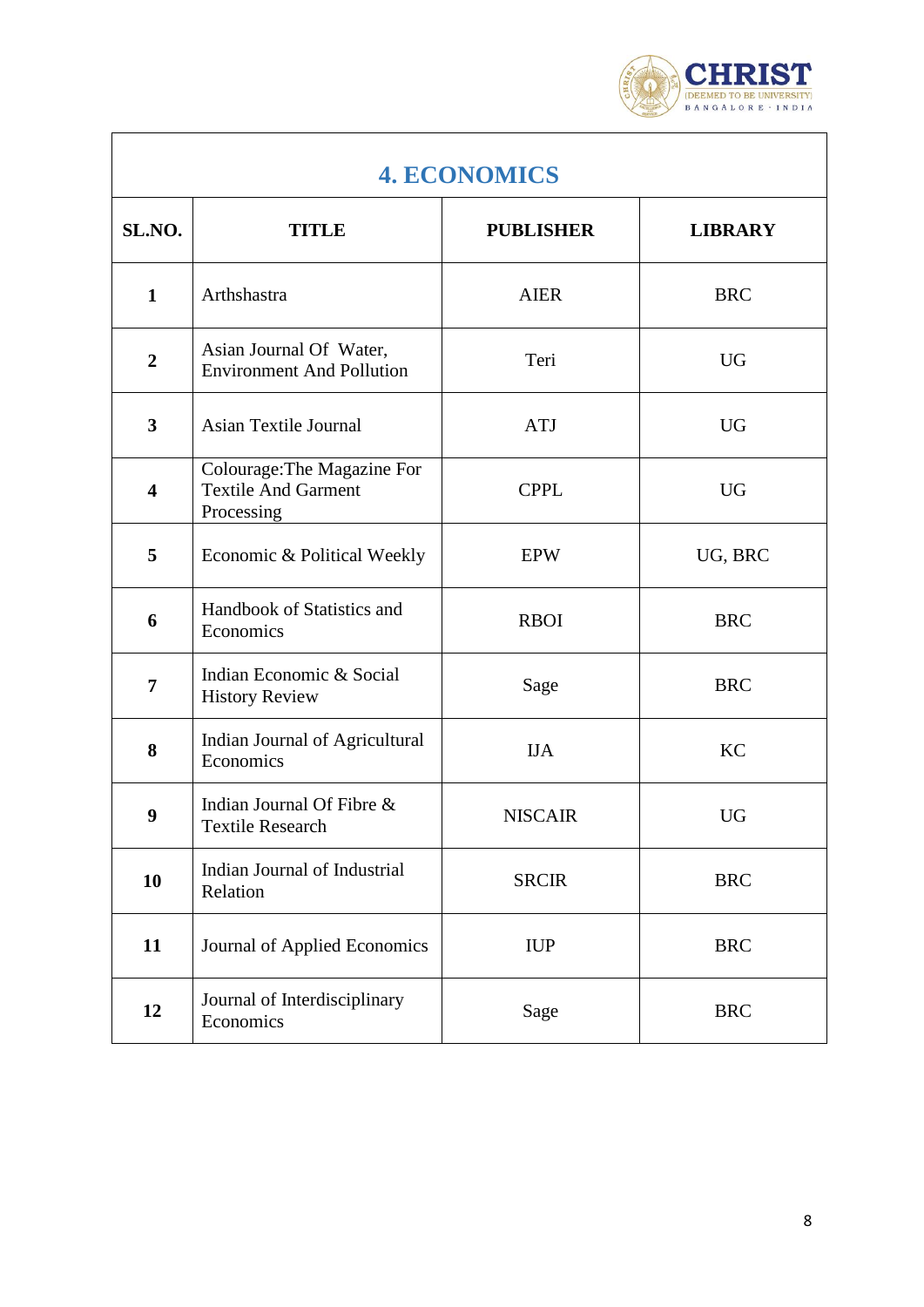

| 13 | Margin: Journal of Applied<br>economic Research                     | Sage        | <b>BRC</b> |
|----|---------------------------------------------------------------------|-------------|------------|
| 14 | Quarterly Journal of<br>Economics                                   | <b>OUP</b>  | <b>BRC</b> |
| 15 | <b>RBI</b> Bulletin                                                 | <b>RBOI</b> | KC, BRC    |
| 16 | South Asian Economic Journal                                        | Sage        | <b>BRC</b> |
| 17 | South Asian Journal of Macro<br><b>Economics and Public Finance</b> | sage        | <b>BRC</b> |
| 18 | Southern Economist                                                  | <b>SE</b>   | <b>UG</b>  |
| 19 | <b>Studies in Micro Economics</b>                                   | Sage        | <b>BRC</b> |
| 20 | Vikalpa                                                             | Sage        | <b>BRC</b> |
| 21 | World Bank Economic<br>Review                                       | <b>OUP</b>  | <b>BRC</b> |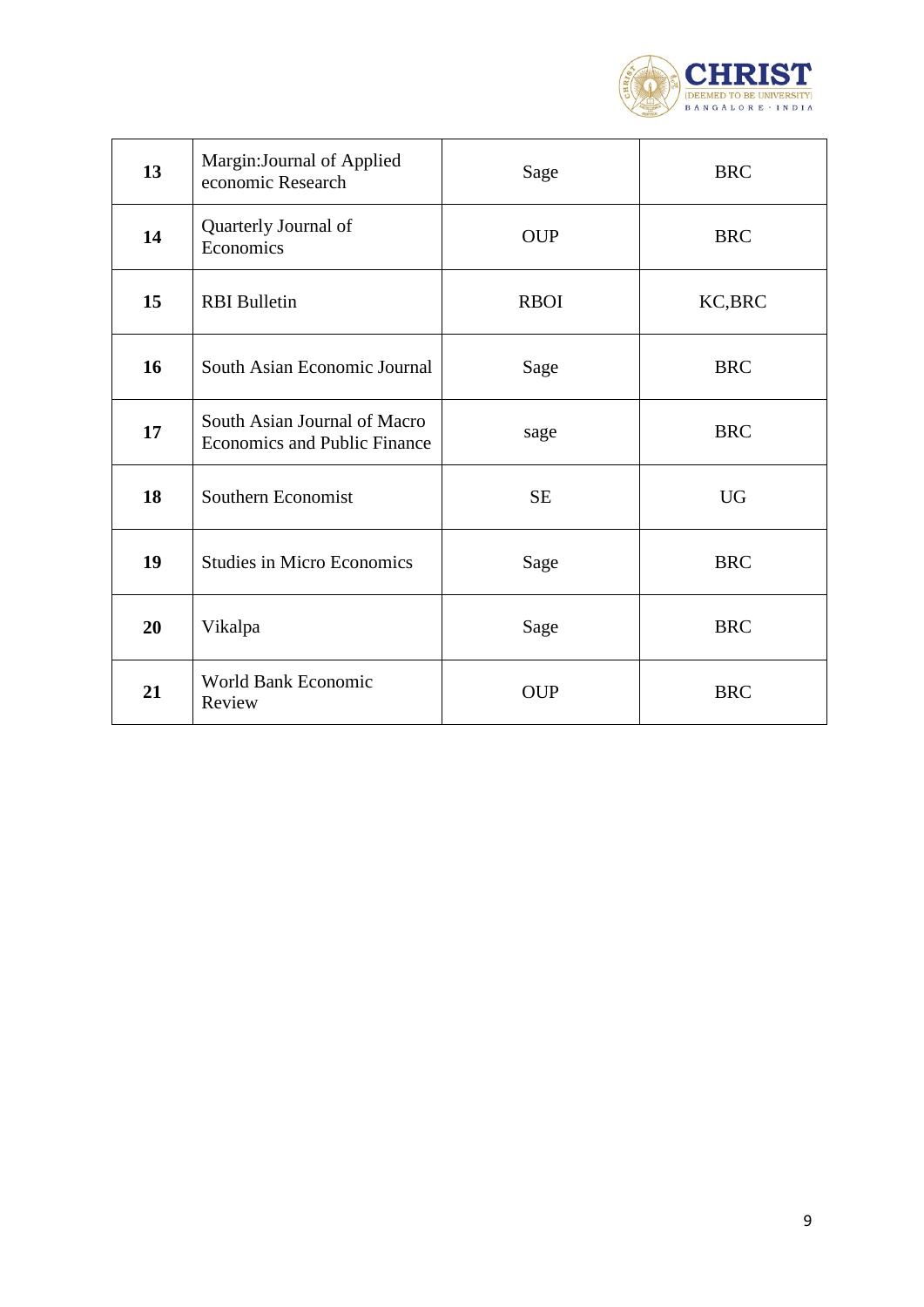

| <b>5. EDUCATION</b> |  |  |  |  |  |
|---------------------|--|--|--|--|--|
|---------------------|--|--|--|--|--|

<span id="page-9-0"></span>

| SL.NO.         | <b>TITLE</b>                                    | <b>PUBLISHER</b>                                                    | <b>LIBRARY</b>          |
|----------------|-------------------------------------------------|---------------------------------------------------------------------|-------------------------|
| $\mathbf{1}$   | Abhigyan                                        | Foundation for<br>Organisational<br>Research and<br>Education(FORE) | <b>KC</b>               |
| $\overline{2}$ | <b>IETE</b> Journal of Education                | <b>IETE</b>                                                         | <b>KC, KC (KENGERI)</b> |
| 3              | <b>IETE Journal of Research</b>                 | <b>IETE</b>                                                         | <b>KC,KC (KENGERI)</b>  |
| 4              | <b>IETE</b> Journal of Technical<br>Review      | <b>IETE</b>                                                         | <b>KC,KC (KENGERI)</b>  |
| 5              | Journal Of Educational<br>Technology            | <b>IM</b>                                                           | <b>UG</b>               |
| 6              | <b>Research And Reflections On</b><br>Education | <b>STCE</b>                                                         | <b>UG</b>               |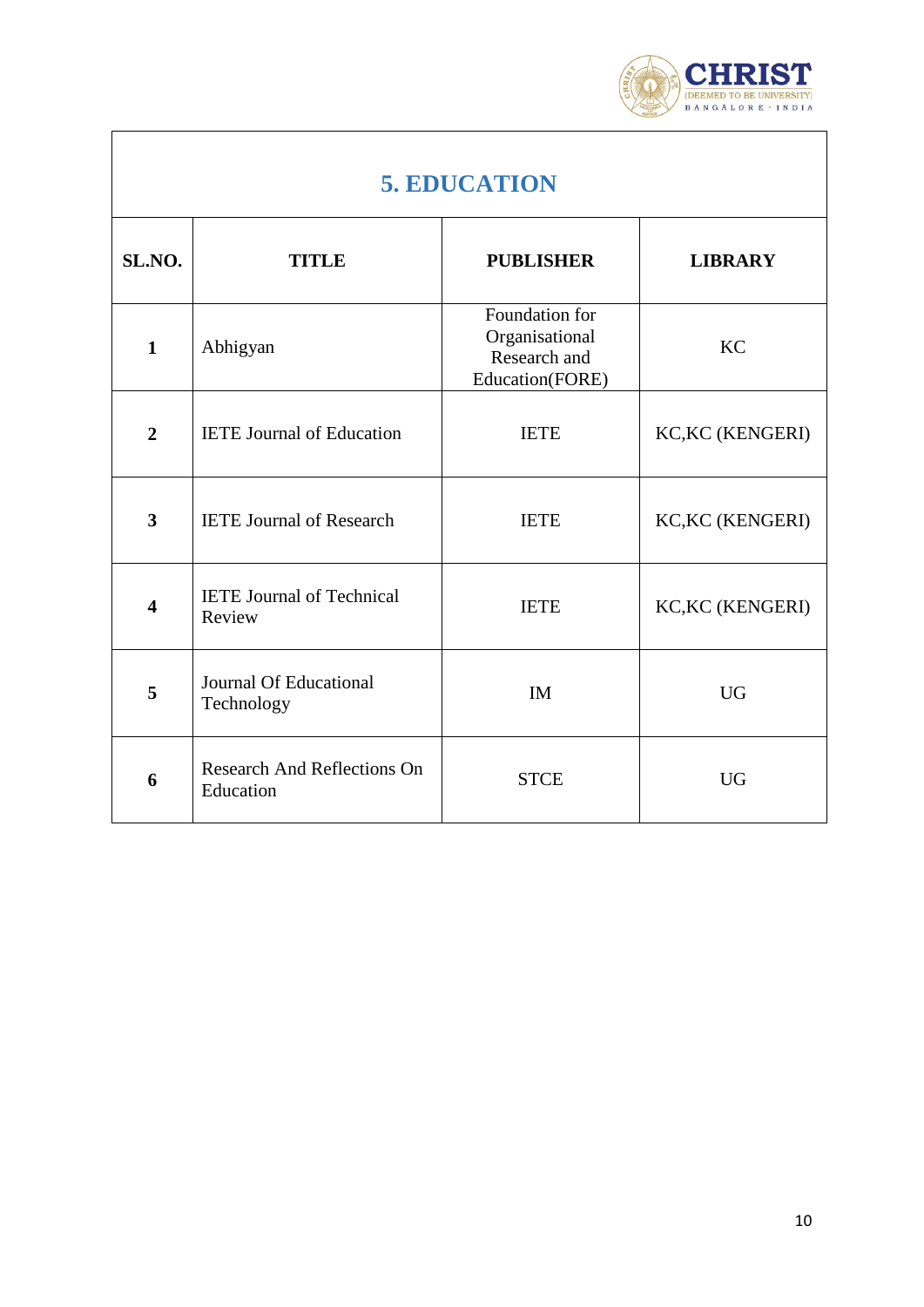

<span id="page-10-0"></span>

| <b>6. ELECTRONICS</b> |                                                            |                  |                     |  |
|-----------------------|------------------------------------------------------------|------------------|---------------------|--|
| SL.NO.                | TITLE                                                      | <b>PUBLISHER</b> | <b>LIBRARY</b>      |  |
|                       | <b>Electronics Devices</b>                                 | <b>DIEF</b>      | <b>KC (KENGERI)</b> |  |
| $\overline{2}$        | International Journal of<br><b>Electronics Engineering</b> | <b>SP</b>        | <b>KC (KENGERI)</b> |  |
| 3                     | <b>Power Electronics</b>                                   | <b>IJPL</b>      | <b>KC (KENGERI)</b> |  |
| 4                     | The IUP Journal of Electrical<br>& Electromics Engineering | <b>IUP</b>       | UG, KC (KENGERI)    |  |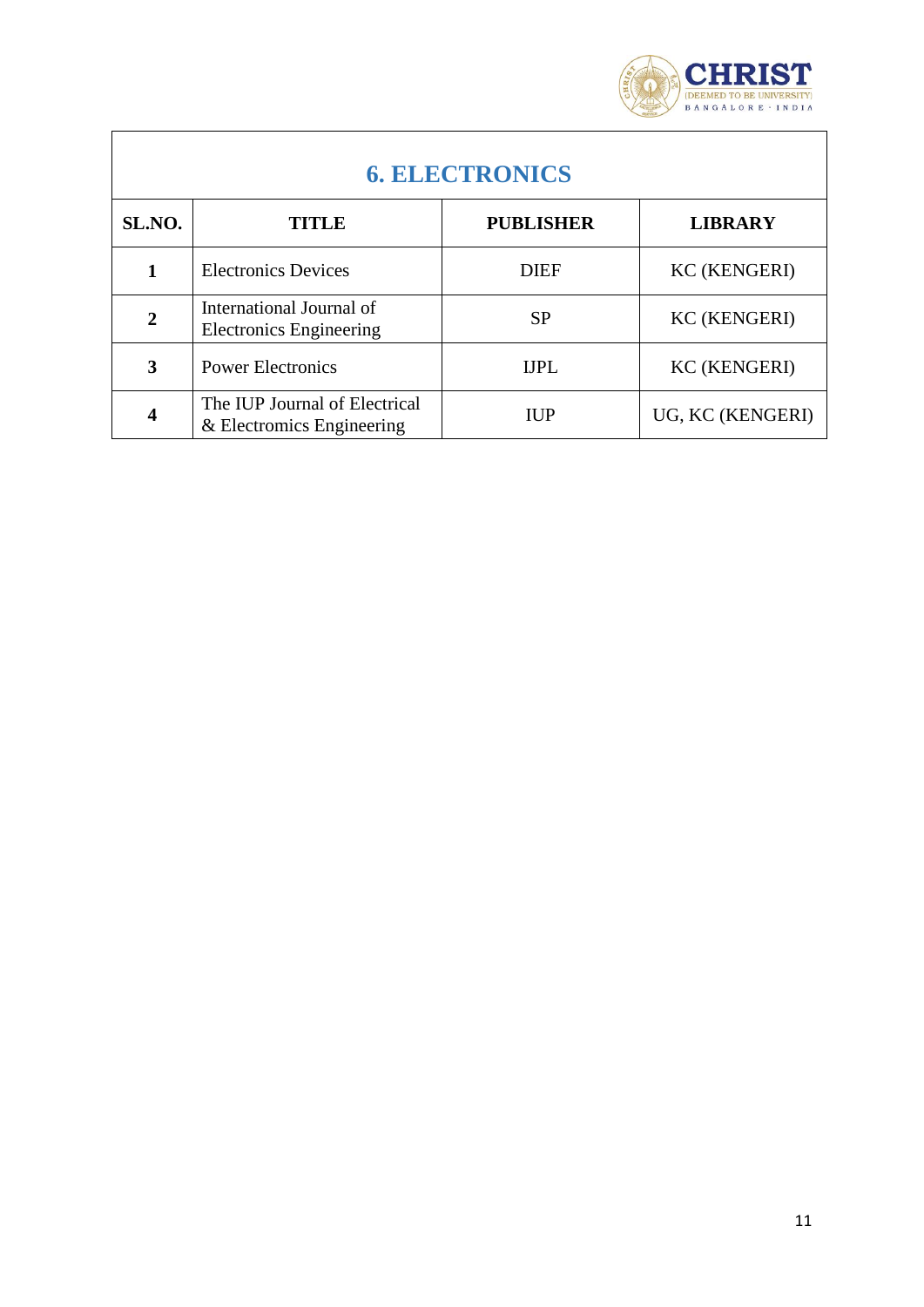

<span id="page-11-0"></span>

| 7. ENGINEERING          |                                                         |                       |                     |
|-------------------------|---------------------------------------------------------|-----------------------|---------------------|
| SL.NO.                  | <b>TITLE</b>                                            | <b>PUBLISHER</b>      | <b>LIBRARY</b>      |
| $\mathbf{1}$            | <b>ACI</b> Materials Journal                            | <b>ACI</b>            | <b>KC (KENGERI)</b> |
| $\overline{2}$          | <b>ACI</b> Structural Journal                           | <b>ACI</b>            | <b>KC (KENGERI)</b> |
| 3                       | <b>Advances in Structural</b><br>Engineering            | Sage                  | <b>KC (KENGERI)</b> |
| $\overline{\mathbf{4}}$ | <b>ARAI Journal of Mobility</b><br>Technology           | Pharma Book Syndicate | <b>KC (KENGERI)</b> |
| 5                       | Archives of Civil Engineering                           | <b>ACE</b>            | <b>KC (KENGERI)</b> |
| 6                       | <b>Bhavana: The Mathematics</b><br>Magazine             | Bhavana               | <b>KC (KENGERI)</b> |
| 7                       | <b>Construction World</b>                               | <b>ASAPP</b>          | <b>KC (KENGERI)</b> |
| 8                       | <b>Current Science</b>                                  | <b>IAS</b>            | <b>KC (KENGERI)</b> |
| 9                       | Far East Journal of Electronics<br>and Communications   | <b>PPH</b>            | <b>KC (KENGERI)</b> |
| 10                      | <b>Fluid Power Journal</b>                              | <b>FPJ</b>            | <b>KC (KENGERI)</b> |
| 11                      | Global Journal of Mobile<br>application and Development | Enrich Pub            | <b>KC (KENGERI)</b> |
| 12                      | Global Journals of Computer<br>and Internet Security    | <b>RIP</b>            | <b>KC (KENGERI)</b> |
| 13                      | <b>Indian Concrete Journal</b>                          | ICJ                   | <b>KC (KENGERI)</b> |
| 14                      | <b>Indian Foundry Journal</b>                           | IFJ                   | <b>KC (KENGERI)</b> |
| 15                      | <b>Indian Geotechnical Journal</b>                      | Springer              | <b>KC (KENGERI)</b> |
| 16                      | <b>Indian Groundwater</b>                               | <b>CFGWS</b>          | <b>KC (KENGERI)</b> |
| 17                      | Indian Highways                                         | <b>IRC</b>            | <b>KC (KENGERI)</b> |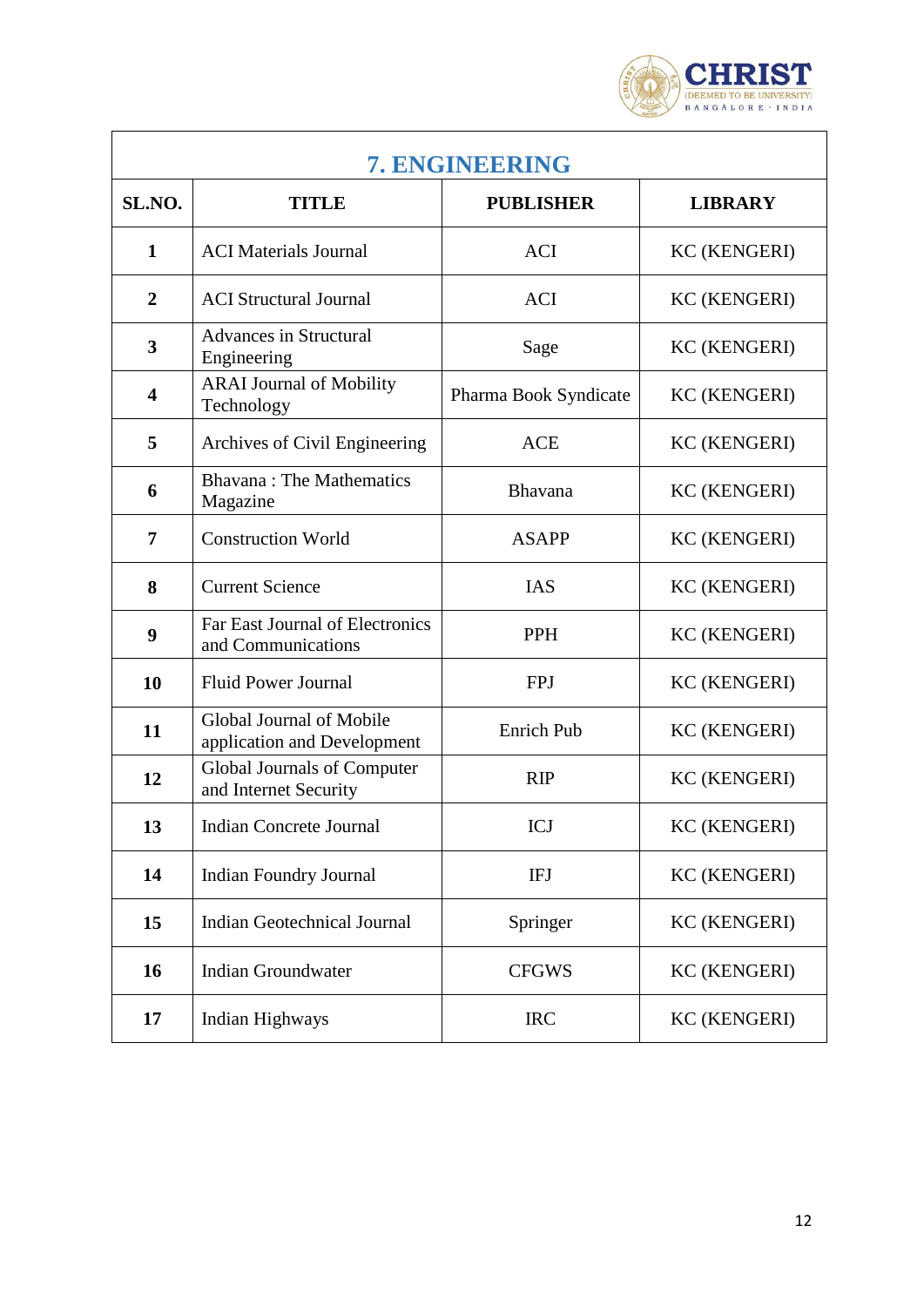

| 18 | Indian Infrastructure                                                                                                 | Indian Infrastructure | <b>KC (KENGERI)</b> |
|----|-----------------------------------------------------------------------------------------------------------------------|-----------------------|---------------------|
| 19 | Indian Journal of Applied<br><b>Engineering Research</b>                                                              | RIP                   | <b>KC (KENGERI)</b> |
| 20 | Indian Journal of Automotive<br>Techonolgy                                                                            | EP                    | <b>KC (KENGERI)</b> |
| 21 | Indian Journal of Multimedia<br><b>Computer Vision and Machine</b><br>Learning                                        | Serial Pub            | <b>KC (KENGERI)</b> |
| 22 | Indian Journal of VLSI and<br>Circuit Design                                                                          | <b>GBS</b>            | <b>KC (KENGERI)</b> |
| 23 | indonesian journal of electrical<br>engineering and computer<br>science                                               | <b>IAES</b>           | <b>KC (KENGERI)</b> |
| 24 | Intenrational Journal of<br><b>Computer Networks and</b><br>Communication                                             | <b>AIRCCP</b>         | <b>KC (KENGERI)</b> |
| 25 | Internatioanl Journal of<br>Microwave and Optical<br>Technology                                                       | Scimago               | <b>KC (KENGERI)</b> |
| 26 | International Journal of<br>Advanced Research in<br>Electrical, Electronics and<br><b>Instrumentation Engineering</b> | Scientific            | <b>KC (KENGERI)</b> |
| 27 | International Journal of<br><b>Applied Environmental</b><br>Sciences                                                  | <b>RIP</b>            | <b>KC (KENGERI)</b> |
| 28 | International Journal of<br>Artificial Intelligence                                                                   | CP                    | <b>KC (KENGERI)</b> |
| 29 | International Journal of Data<br>Warehousing                                                                          | <b>SP</b>             | <b>KC (KENGERI)</b> |

'n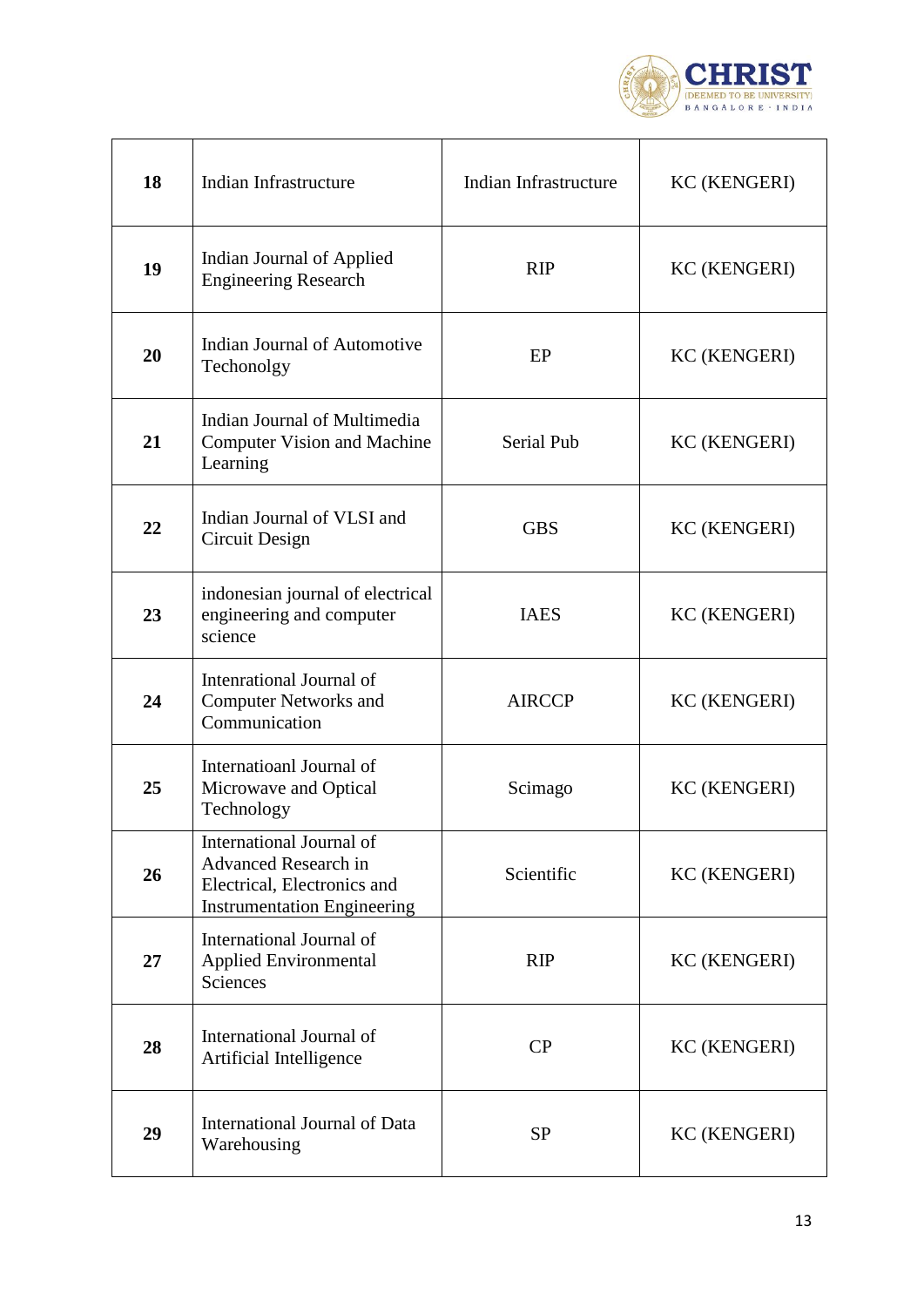

| 30 | International Journal of<br>Distributed and Cloud<br>Computing                                             | <b>PIG</b>                                                                                                | <b>KC (KENGERI)</b> |
|----|------------------------------------------------------------------------------------------------------------|-----------------------------------------------------------------------------------------------------------|---------------------|
| 31 | International Journal of<br><b>Electrical System and Control</b>                                           | <b>SP</b>                                                                                                 | <b>KC (KENGERI)</b> |
| 32 | International Journal of<br>Electronic and<br>Telecommunication                                            | <b>IJET</b>                                                                                               | <b>KC (KENGERI)</b> |
| 33 | International Journal of<br>Geotechnical Earthquake<br>Engineering                                         | <b>IGI</b>                                                                                                | <b>KC (KENGERI)</b> |
| 34 | International Journal of<br>Mechanical Engineering and<br><b>Robotics Research</b>                         | <b>ARJ</b>                                                                                                | <b>KC (KENGERI)</b> |
| 35 | International Journal of<br>Vehicle Structures and<br><b>Systems</b>                                       | <b>MAFTREE</b>                                                                                            | <b>KC (KENGERI)</b> |
| 36 | Invention Intelligence                                                                                     | <b>NRDC</b>                                                                                               | <b>KC (KENGERI)</b> |
| 37 | <b>IUP Journal of Mechanical</b><br>Engineering                                                            | <b>IUP</b>                                                                                                | <b>KC (KENGERI)</b> |
| 38 | Journal International<br><b>Association on Electricity</b><br>Generation, Transmission and<br>Distribution | International<br><b>Association On</b><br><b>Electricity Generation</b><br>Transmission &<br>Distribution | <b>KC (KENGERI)</b> |
| 39 | Journal of Advance Research<br>in Cloud Computing,<br>Virtualization & Web<br>applications                 | <b>ARP</b>                                                                                                | <b>KC (KENGERI)</b> |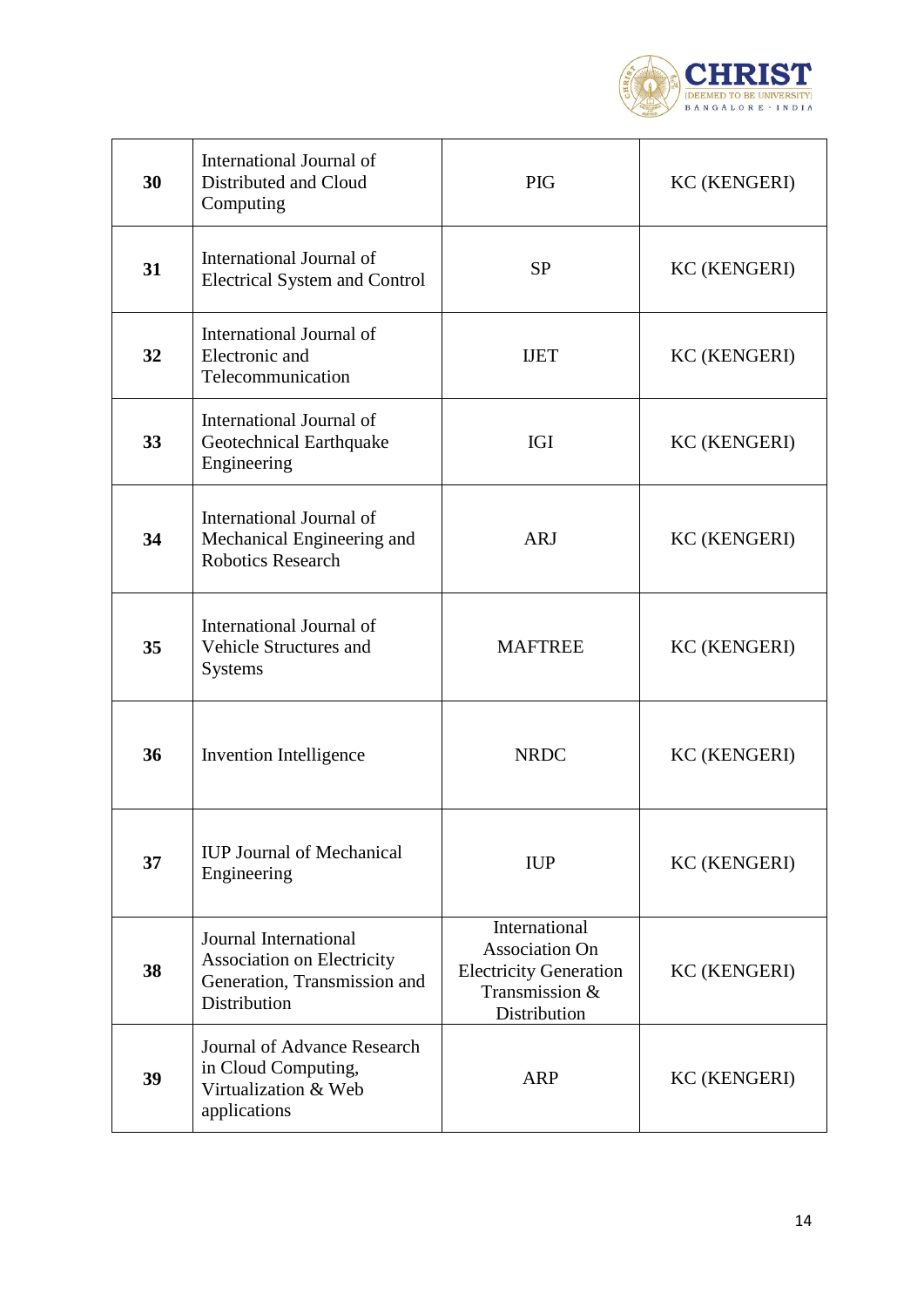

| 40 | Journal of Advance Research<br>in Image Processing and<br>Applications         | <b>ARP</b>                   | <b>KC (KENGERI)</b> |
|----|--------------------------------------------------------------------------------|------------------------------|---------------------|
| 41 | <b>Journal of Advanced Research</b><br>in Signal Processing and<br>Application | <b>ARP</b>                   | <b>KC (KENGERI)</b> |
| 42 | Journal of Advancement in<br>Robotics                                          | <b>STM</b>                   | <b>KC (KENGERI)</b> |
| 43 | Journal of Autombile<br><b>Engineering and Technology</b><br>Research          | EP                           | <b>KC (KENGERI)</b> |
| 44 | Journal of Computer Graphics<br>and Multimedia applications                    | <b>Enrich Pub</b>            | <b>KC (KENGERI)</b> |
| 45 | Journal of Construction in<br><b>Developing Countries</b>                      | International<br>Publication | <b>KC (KENGERI)</b> |
| 46 | Journal of Data Analysis and<br><b>Information Processing</b>                  | Scientific Research          | <b>KC (KENGERI)</b> |
| 47 | Journal of Data Intelligence                                                   | <b>RPJ</b>                   | <b>KC (KENGERI)</b> |
| 48 | Journal of Digital Integrated<br><b>Circuits in Electrical Devices</b>         | <b>MAT</b>                   | <b>KC (KENGERI)</b> |
| 49 | Journal of Electrical<br>Engineering and Modern<br>Technology                  |                              | <b>KC (KENGERI)</b> |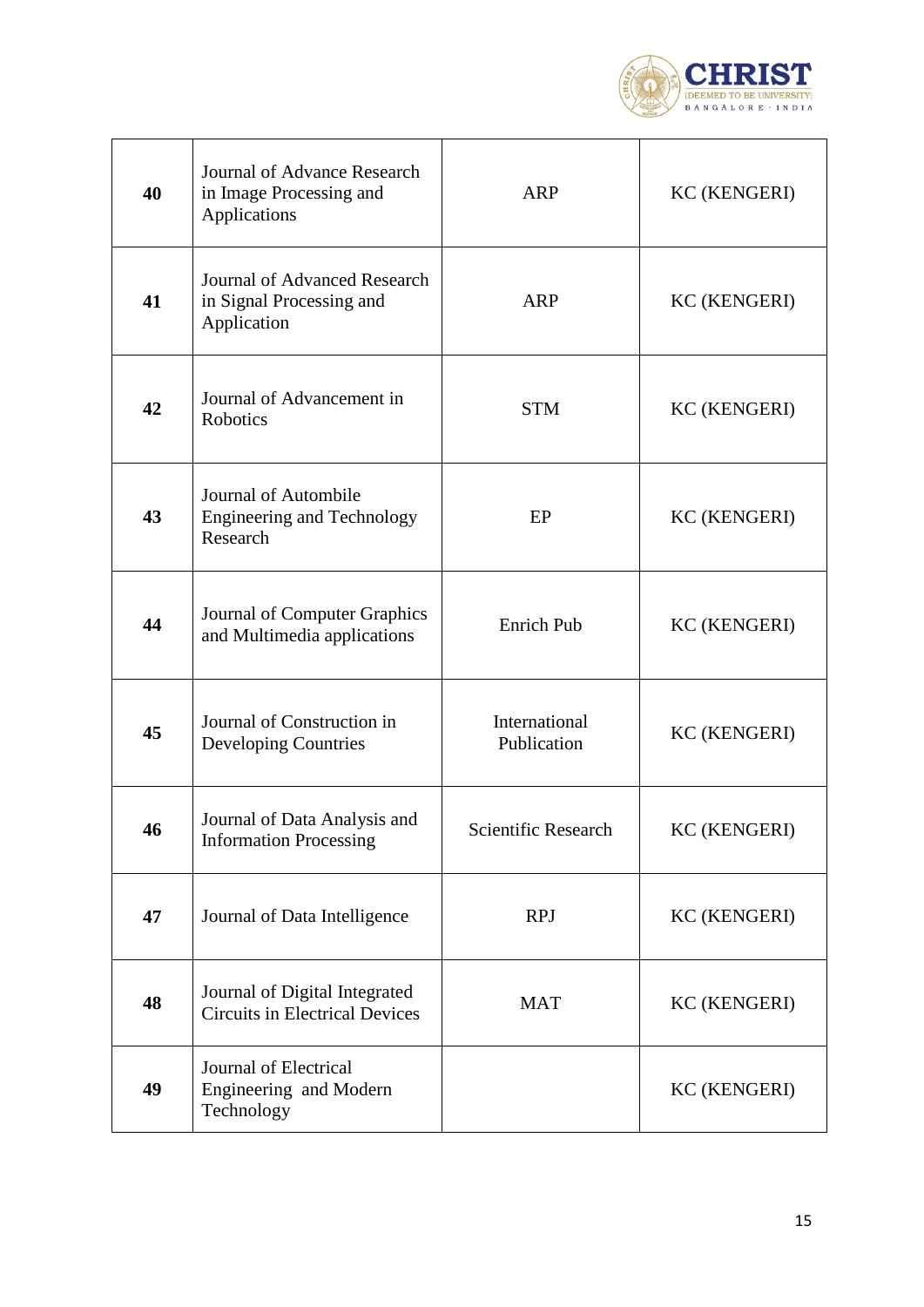

| 50 | Journal of Electromagnetic<br><b>Engineering and Science</b> | The Korean Institute of<br>Electromagnetic<br>Engineering and<br>Science | <b>KC (KENGERI)</b> |
|----|--------------------------------------------------------------|--------------------------------------------------------------------------|---------------------|
| 51 | Journal of Electromagnetic<br><b>Engineering and Science</b> | <b>KIEES</b>                                                             | <b>KC (KENGERI)</b> |
| 52 | Journal of Electronic and<br><b>Optical Communication</b>    | EP                                                                       | <b>KC (KENGERI)</b> |
| 53 | Journal of Engineering and<br><b>Technological Science</b>   | Institut Teknologi<br>Bandung                                            | <b>KC (KENGERI)</b> |
| 54 | Journal of Information &<br><b>Optimization Science</b>      | Taru                                                                     | <b>KC (KENGERI)</b> |
| 55 | Journal of Mechatronics and<br>Automation                    | <b>STM</b>                                                               | <b>KC (KENGERI)</b> |
| 56 | Journal of Microwave<br>Engineering & Technologies           | <b>STM</b>                                                               | <b>KC (KENGERI)</b> |
| 57 | Journal of Network Security                                  | <b>STM</b>                                                               | <b>KC (KENGERI)</b> |
| 58 | Journal of Structural<br>Engineering                         | <b>SERC</b>                                                              | <b>KC (KENGERI)</b> |
| 59 | Journal of Web Engineering<br>and Technology                 | <b>STM</b>                                                               | <b>KC (KENGERI)</b> |
| 60 | Journal on Digital signal<br>Processing                      | IM                                                                       | <b>KC (KENGERI)</b> |
| 61 | Journal on Electrical<br>Engineering                         | IM                                                                       | <b>KC (KENGERI)</b> |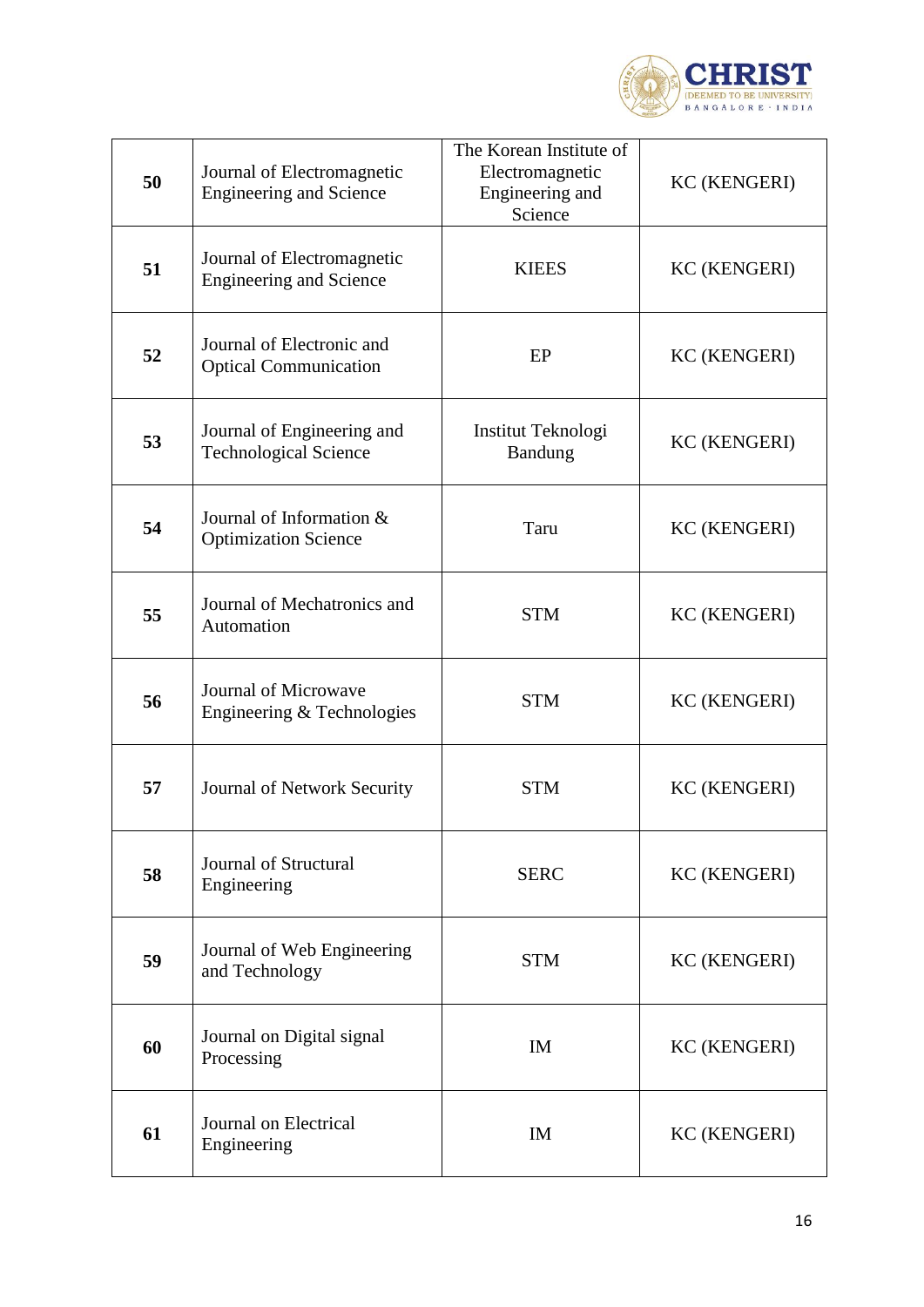

| 62 | Journal on Power Systems<br>Engineering                      | <b>IM</b>                                      | <b>KC (KENGERI)</b> |
|----|--------------------------------------------------------------|------------------------------------------------|---------------------|
| 63 | <b>Key Engineering Materials</b>                             | <b>Enriched Information</b><br><b>Services</b> | <b>KC (KENGERI)</b> |
| 64 | <b>Manufacturring Technology</b><br>Today                    | <b>CMTI</b>                                    | <b>KC (KENGERI)</b> |
| 65 | <b>Mechanical Engineering</b><br><b>ASME</b>                 | <b>ASME</b>                                    | <b>KC (KENGERI)</b> |
| 66 | <b>Popular Mechanics</b>                                     | <b>MHC</b>                                     | <b>KC (KENGERI)</b> |
| 67 | Power Line                                                   | <b>IIPP</b>                                    | <b>KC (KENGERI)</b> |
| 68 | Power Research: Journal of<br><b>CPRI</b>                    | <b>CPRI</b>                                    | <b>KC (KENGERI)</b> |
| 69 | <b>Prestressed Concrete Institute</b><br>(PCI) Journal       | <b>PCI</b>                                     | <b>KC (KENGERI)</b> |
| 70 | Radeoengineering                                             | Radeoengineering<br>Society                    | <b>KC (KENGERI)</b> |
| 71 | <b>Recent Trends in Parallel</b><br>Computing                | <b>STM</b>                                     | <b>KC (KENGERI)</b> |
| 72 | Resonanace - Journal of<br><b>Science Education</b>          | <b>IAS</b>                                     | <b>KC (KENGERI)</b> |
| 73 | The Baltic Journal of Road<br>and Bridge Engineering         | <b>BJRBE</b>                                   | <b>KC (KENGERI)</b> |
| 74 | The Journal of the British<br><b>Block chain Association</b> | <b>BBA</b>                                     | <b>KC (KENGERI)</b> |
| 75 | Wireless Communication and<br>Networking                     | <b>IJPL</b>                                    | <b>KC (KENGERI)</b> |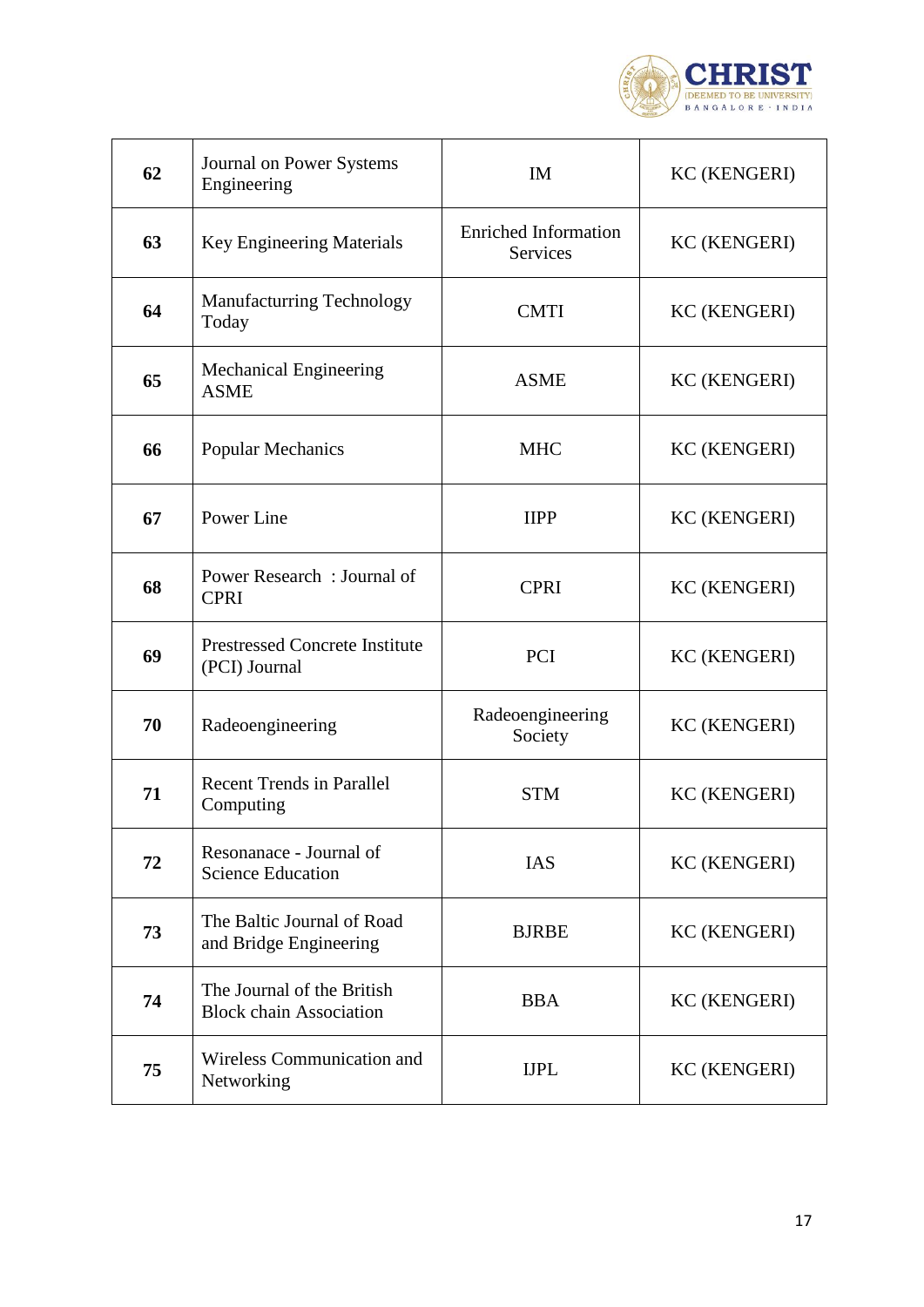

<span id="page-17-0"></span>

| <b>8. ENGLISH</b>       |                                      |                  |                |
|-------------------------|--------------------------------------|------------------|----------------|
| SL.NO.                  | TITLE                                | <b>PUBLISHER</b> | <b>LIBRARY</b> |
| $\mathbf{1}$            | <b>Communication Studies</b>         | T&F              | <b>BRC</b>     |
| $\overline{2}$          | <b>ICFAI Journal of soft skills</b>  | <b>IUP</b>       | <b>BRC</b>     |
| $\mathbf{3}$            | Journal of Applied Economics         | <b>IUP</b>       | KC             |
| $\overline{\mathbf{4}}$ | Journal of Creative<br>Communication | Sage             | <b>BRC</b>     |
| 5                       | Journal of English Studies           | <b>IUP</b>       | <b>BRC</b>     |
| 6                       | Journal of English Studies           | <b>IUP</b>       | KC             |
| 7                       | Journal of Soft Skills               | <b>IUP</b>       | <b>KC</b>      |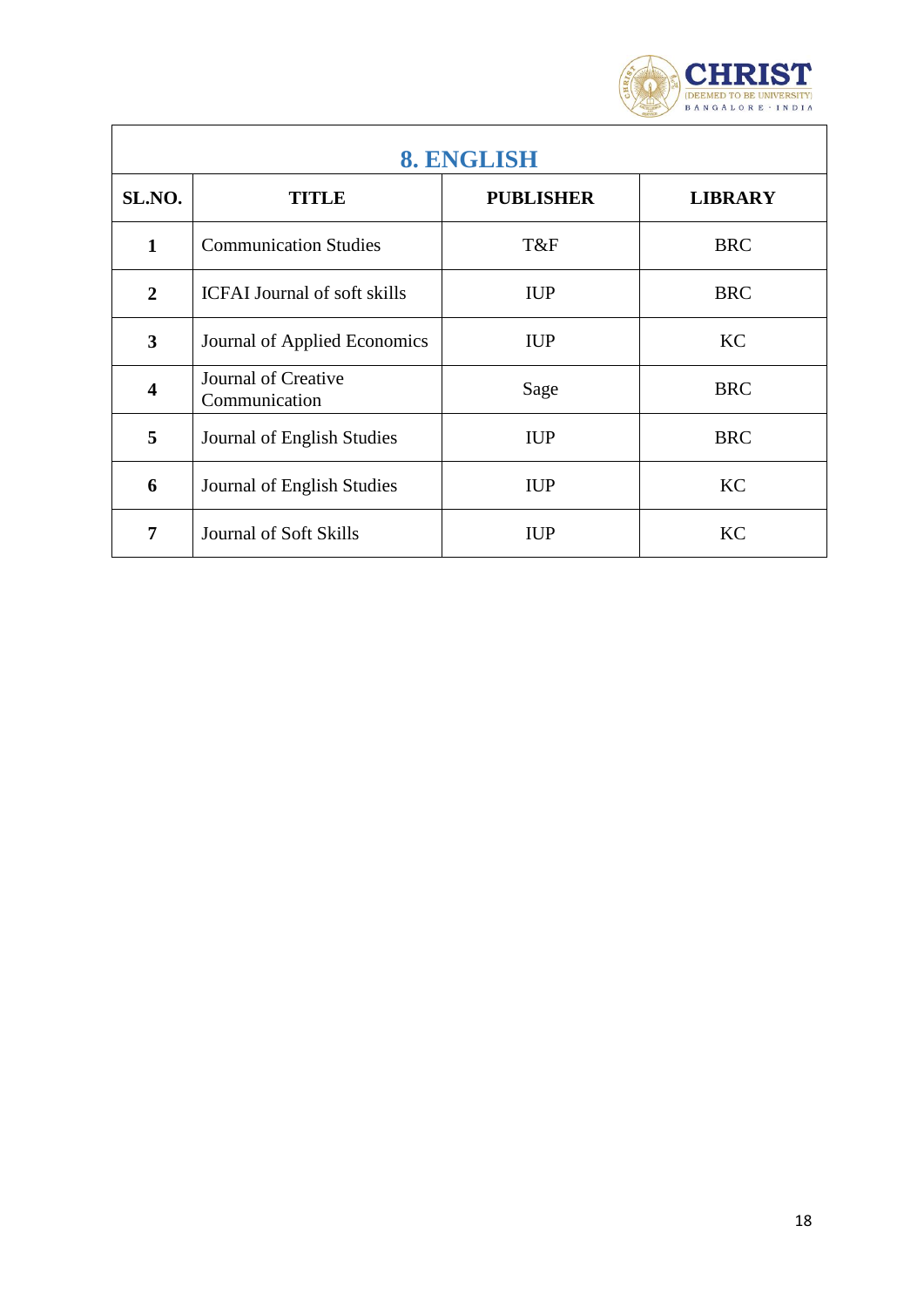

<span id="page-18-0"></span>

| 9. HISTORY              |                                                                          |                  |                |  |
|-------------------------|--------------------------------------------------------------------------|------------------|----------------|--|
| SL.NO.                  | <b>TITLE</b>                                                             | <b>PUBLISHER</b> | <b>LIBRARY</b> |  |
| $\mathbf{1}$            | <b>Bulletin Of Pure And Applied</b><br><b>Sciences Section F Geology</b> | <b>IJC</b>       | <b>UG</b>      |  |
| $\overline{2}$          | Discover India                                                           | <b>DPG</b>       | <b>UG</b>      |  |
| 3                       | <b>India Quarterly</b>                                                   | Sage             | <b>BRC</b>     |  |
| $\overline{\mathbf{4}}$ | <b>Indian Historical Review</b>                                          | sage             | <b>BRC</b>     |  |
| 5                       | Journal of Asian Security and<br><b>International Affairs</b>            | Sage             | <b>BRC</b>     |  |
| 6                       | Journal of South Asian<br>Development                                    | Sage             | <b>BRC</b>     |  |
| 7                       | <b>Studies in History</b>                                                | Sage             | <b>BRC</b>     |  |
| 8                       | <b>Studies in Indian Politics</b>                                        | Sage             | <b>BRC</b>     |  |
| 9                       | Studies in people History                                                | Sage             | <b>BRC</b>     |  |
| 10                      | The Medieval History Journal                                             | Sage             | <b>BRC</b>     |  |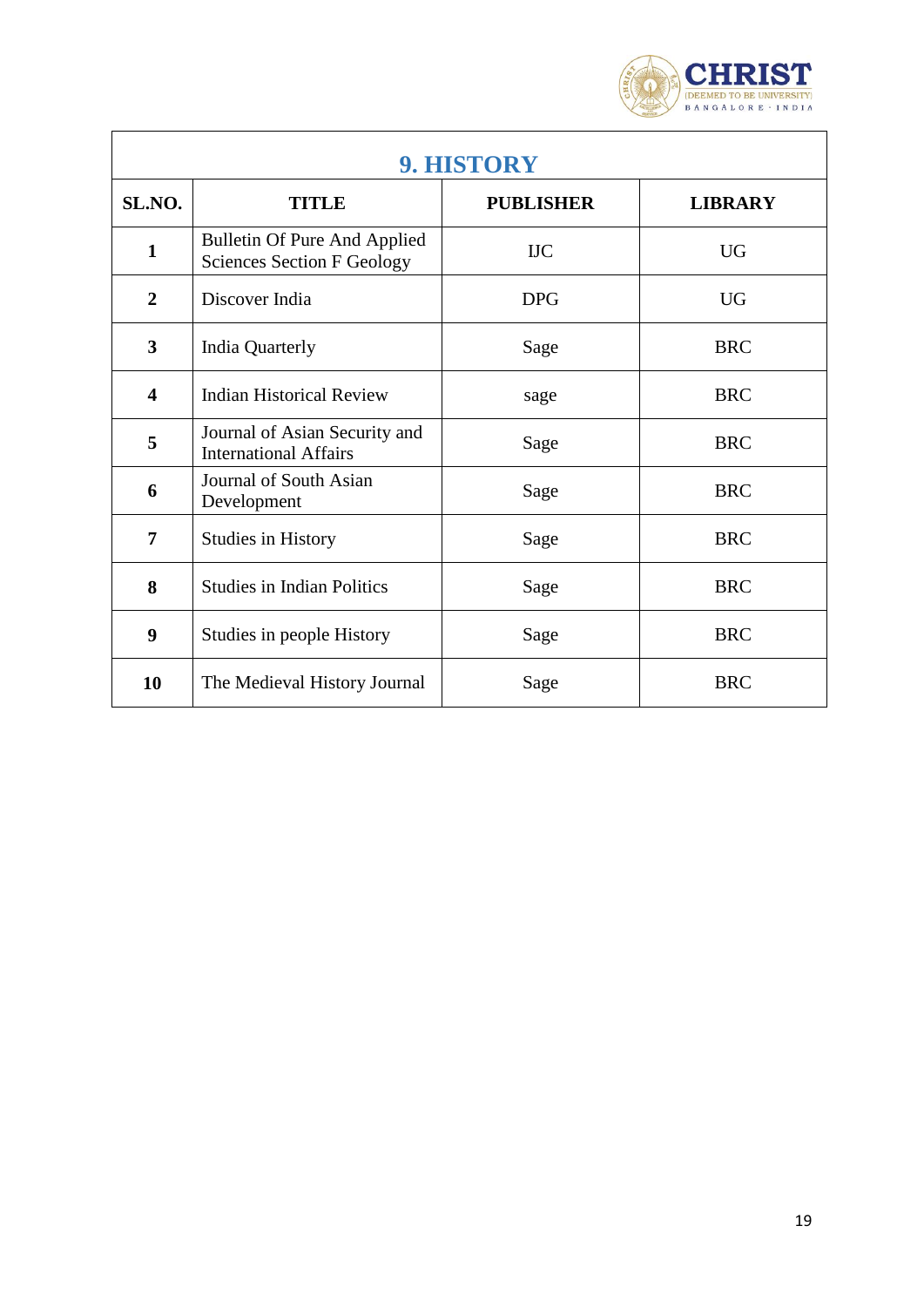

<span id="page-19-0"></span>

| <b>10. LANGUAGES</b> |                                               |                  |                |  |
|----------------------|-----------------------------------------------|------------------|----------------|--|
| SL.NO.               | <b>TITLE</b>                                  | <b>PUBLISHER</b> | <b>LIBRARY</b> |  |
| 1                    | International Journal Of Hindi<br>Research    | <b>GP</b>        | <b>UG</b>      |  |
| $\overline{2}$       | International Journal Of<br>Kannada Research  | <b>GP</b>        | <b>UG</b>      |  |
| 3                    | International Journal Of<br>Sanskrit Research | GP               | UG             |  |
| 4                    | Udaya Vikasa                                  |                  | UG             |  |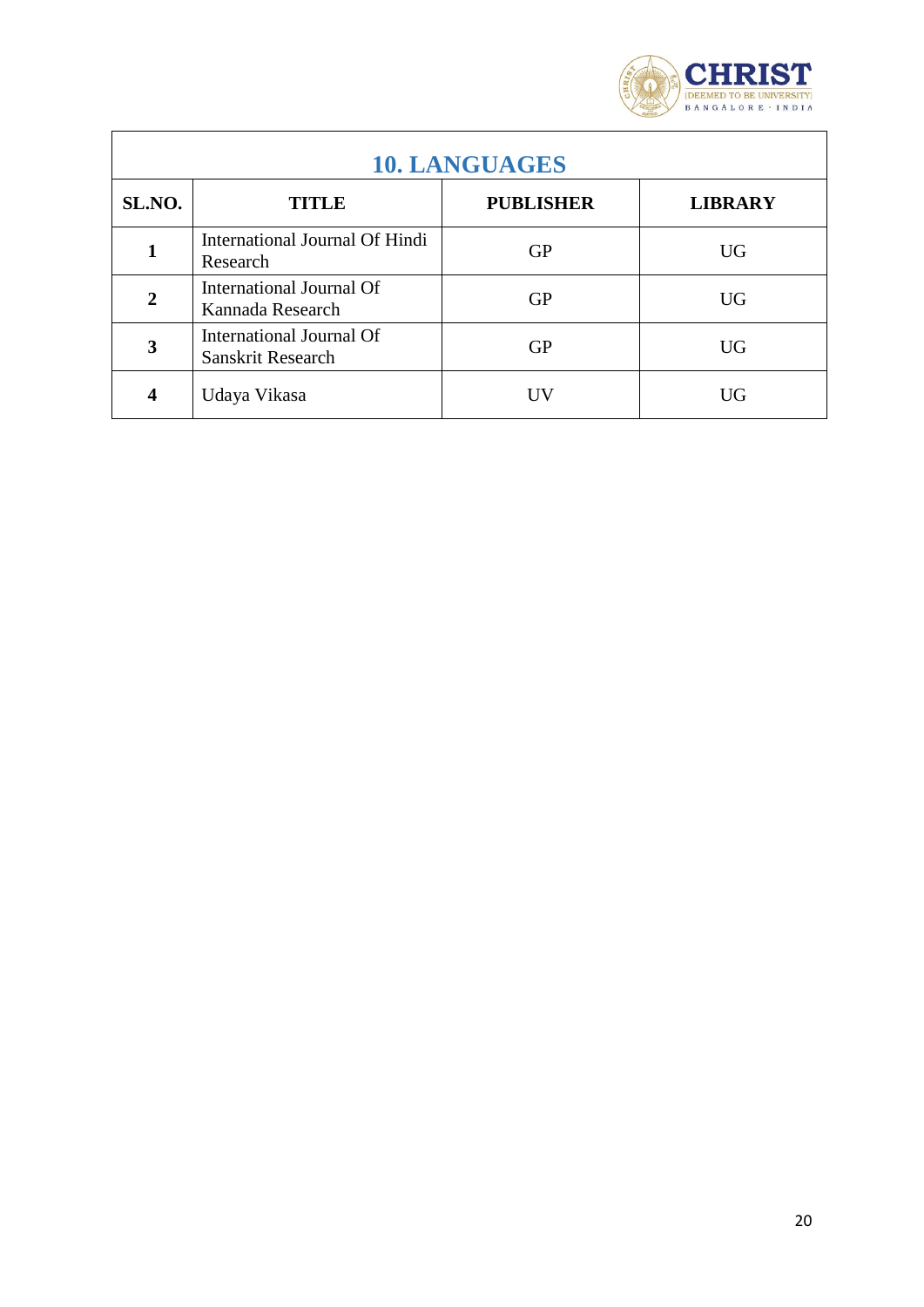

<span id="page-20-0"></span>

| <b>11. LAW</b>          |                                             |                                   |                |
|-------------------------|---------------------------------------------|-----------------------------------|----------------|
| SL.NO.                  | <b>TITLE</b>                                | <b>PUBLISHER</b>                  | <b>LIBRARY</b> |
| $\mathbf{1}$            | Goods & Service Tax Cases                   | Taxmann                           | KC             |
| $\boldsymbol{2}$        | Accidents & Compensation<br>Cases(ACC)      | <b>DLT</b> Publications           | KC             |
| $\overline{\mathbf{3}}$ | AIR Accident Claims &<br>Compensation (ACC) | All India Reporter                | KC             |
| 4                       | <b>AIR Cheque Dishonour</b><br>Report(ACD)  | All India Reporter                | <b>KC</b>      |
| 5                       | AIR Civil Cases(ACC)                        | All India Reporter                | KC             |
| 6                       | AIR Law Lines(ALL)                          | All India Reporter                | KC             |
| 7                       | AIR Ready Reckoner (ARR)                    | All India Reporter                | <b>KC</b>      |
| 8                       | All India Reporter (AIR)                    | All India Reporter                | <b>KC</b>      |
| 9                       | Asian Journal of Criminology                | <b>SPRINGER</b>                   | KC             |
| 10                      | <b>Banking Cases(BC)</b>                    | <b>DLT</b> Publications           | KC             |
| 11                      | Christ Law Journal                          | <b>Christ University</b>          | <b>UG</b>      |
| 12                      | Company Cases(CC)                           | Company Law Institute<br>of India | KC             |
| 13                      | Criminal Law Journal (CRLJ)                 | All India Reporter                | KC             |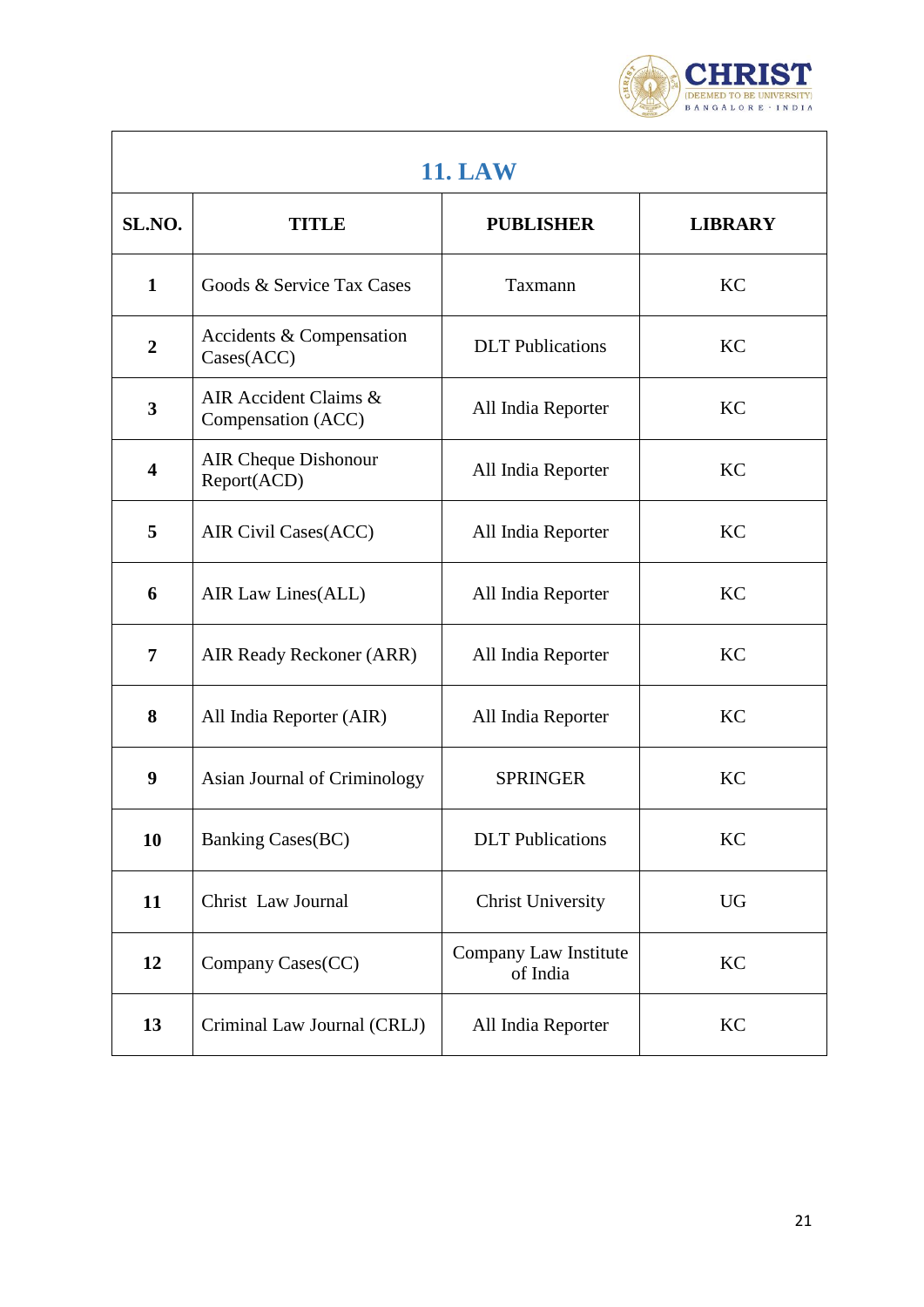

| 14 | Divorce & Matrimonial<br>Cases(DMC)                            | <b>DLT</b> Publications                    | <b>KC</b> |
|----|----------------------------------------------------------------|--------------------------------------------|-----------|
| 15 | <b>Education Law Cases</b>                                     | Services Law Reporter                      | <b>KC</b> |
| 16 | Goods & Service Tax Reports                                    | Company Law Institute<br>of India          | <b>KC</b> |
| 17 | Income Tax Report(ITR)                                         | Company Law Institute<br>of India          | <b>KC</b> |
| 18 | Journal of Human Rights and<br>Environment                     | <b>WARC</b>                                | KC        |
| 19 | Journal of Intellectual property<br>rights                     | <b>NISCAIR</b>                             | <b>UG</b> |
| 20 | Karnataka Law Journal                                          | Karnataka Law Journal<br>Publications      | <b>KC</b> |
| 21 | <b>Kerala Law Times</b>                                        | <b>Kerala Law Times</b>                    | <b>KC</b> |
| 22 | Labour & Industrial<br>$\text{Cases}(\text{LIC})$              | All India Reporter                         | KC        |
| 23 | Legal Theory                                                   | Cambridge University<br>Press              | KC        |
| 24 | Sebi & Corporate Laws                                          | Taxmann                                    | KC        |
| 25 | <b>Supreme Court Journal</b>                                   | <b>SCJ</b> Publications                    | <b>KC</b> |
| 26 | <b>Supreme Court</b><br>Supplement(SCS) (2021 In 2<br>Volumes) | All India Reporter                         | <b>KC</b> |
| 27 | <b>Supreme Court Yearly</b><br>Digest(SCYD)                    | All India Reporter                         | KC        |
| 28 | <b>Taxmanns Laws</b>                                           | Taxmann                                    | <b>KC</b> |
| 29 | The Patents and Trade Marks<br>Cases                           | The Patents and Trade<br><b>Mark Cases</b> | <b>KC</b> |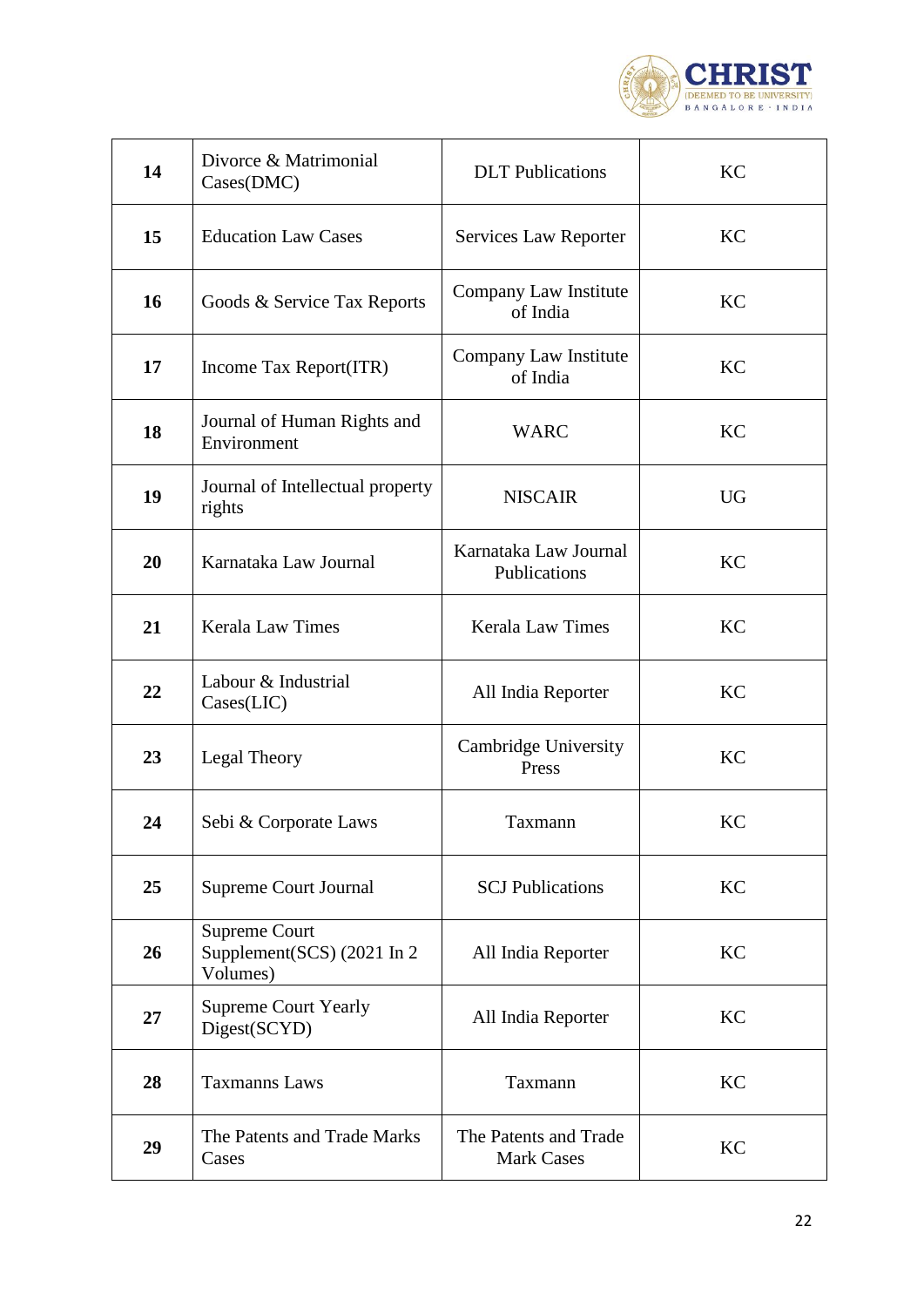

<span id="page-22-0"></span>

| <b>12. LIBRARY SCIENCE</b> |                                                               |                                                 |                |
|----------------------------|---------------------------------------------------------------|-------------------------------------------------|----------------|
| SL.NO.                     | <b>TITLE</b>                                                  | <b>PUBLISHER</b>                                | <b>LIBRARY</b> |
| 1                          | Annals Of Library &<br><b>Information Studies</b>             | <b>NISCAIR</b>                                  | <b>UG</b>      |
| $\overline{2}$             | Desidoc Journal of Library &<br><b>Information Technology</b> | <b>DESIDOC</b>                                  | <b>KC</b>      |
| 3                          | Kelpro Bulletin                                               | Kerala Library<br>Professionals<br>Organisation | KC             |
| $\overline{\mathbf{4}}$    | <b>World Digital Libraries</b>                                | Teri                                            | UG             |

ĭ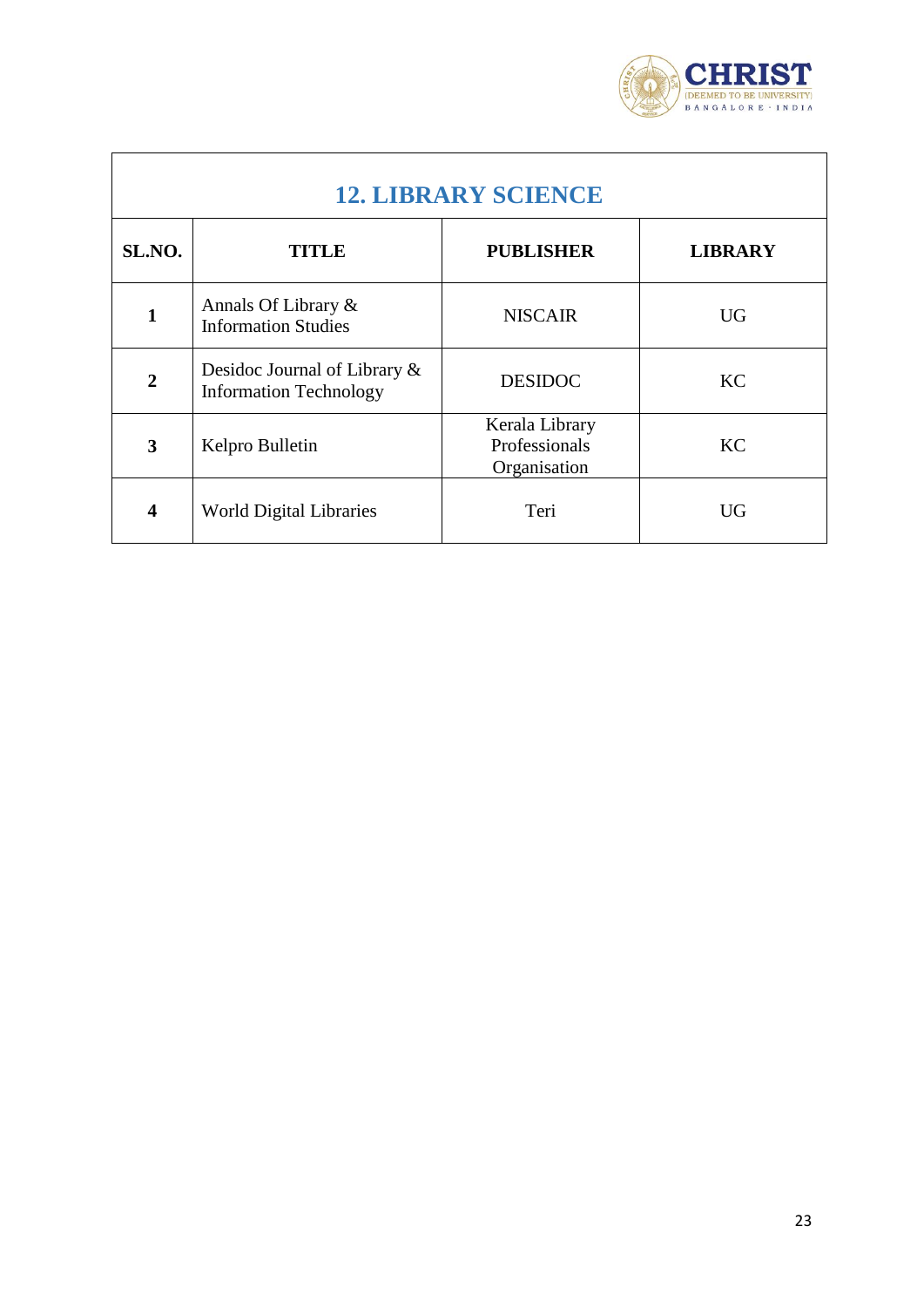

<span id="page-23-0"></span>

| <b>13. LIFE SCIENCES</b> |                                                |                        |                |
|--------------------------|------------------------------------------------|------------------------|----------------|
| SL.NO.                   | <b>TITLE</b>                                   | <b>PUBLISHER</b>       | <b>LIBRARY</b> |
| $\mathbf{1}$             | Annals Of Agri Bio Research                    | <b>AGRIBIO</b>         | <b>UG</b>      |
| $\boldsymbol{2}$         | <b>Annals Of Biology</b>                       | <b>AGRIBIO</b>         | <b>UG</b>      |
| 3                        | Asian Dyer                                     | <b>TP</b>              | <b>UG</b>      |
| $\overline{\mathbf{4}}$  | Asian Journal Of<br>Pharmaceutics              | <b>BRNSS</b>           | <b>UG</b>      |
| 5                        | Biopesticides International                    | <b>CONNECT</b>         | <b>UG</b>      |
| 6                        | Clay Research                                  | <b>IIC</b>             | <b>UG</b>      |
| $\overline{7}$           | <b>CSIR News</b>                               | <b>NISCAIR</b>         | <b>UG</b>      |
| 8                        | <b>Current Topics In</b><br>Pharmacology       | <b>Research Trends</b> | <b>UG</b>      |
| 9                        | <b>Current Topics In Toxicology</b>            | <b>Research Trends</b> | <b>UG</b>      |
| 10                       | <b>Current Trends In</b><br>Immunology         | <b>Research Trends</b> | <b>UG</b>      |
| 11                       | Defence Science                                | <b>DESIDOC</b>         | <b>UG</b>      |
| 12                       | <b>Green Farming</b>                           | <b>GF</b>              | <b>UG</b>      |
| 13                       | Heritage Amruth                                | <b>MCS</b>             | <b>UG</b>      |
| 14                       | <b>Indian Drugs</b>                            | <b>IDMA</b>            | <b>UG</b>      |
| 15                       | <b>Indian Geotechnical Journal</b>             | <b>SIPL</b>            | <b>UG</b>      |
| 16                       | Indian Journal Of Agricultural<br>Biochemistry | <b>IJC</b>             | <b>UG</b>      |
| 17                       | Indian Journal Of Agricultural<br>Research     | <b>IJC</b>             | <b>UG</b>      |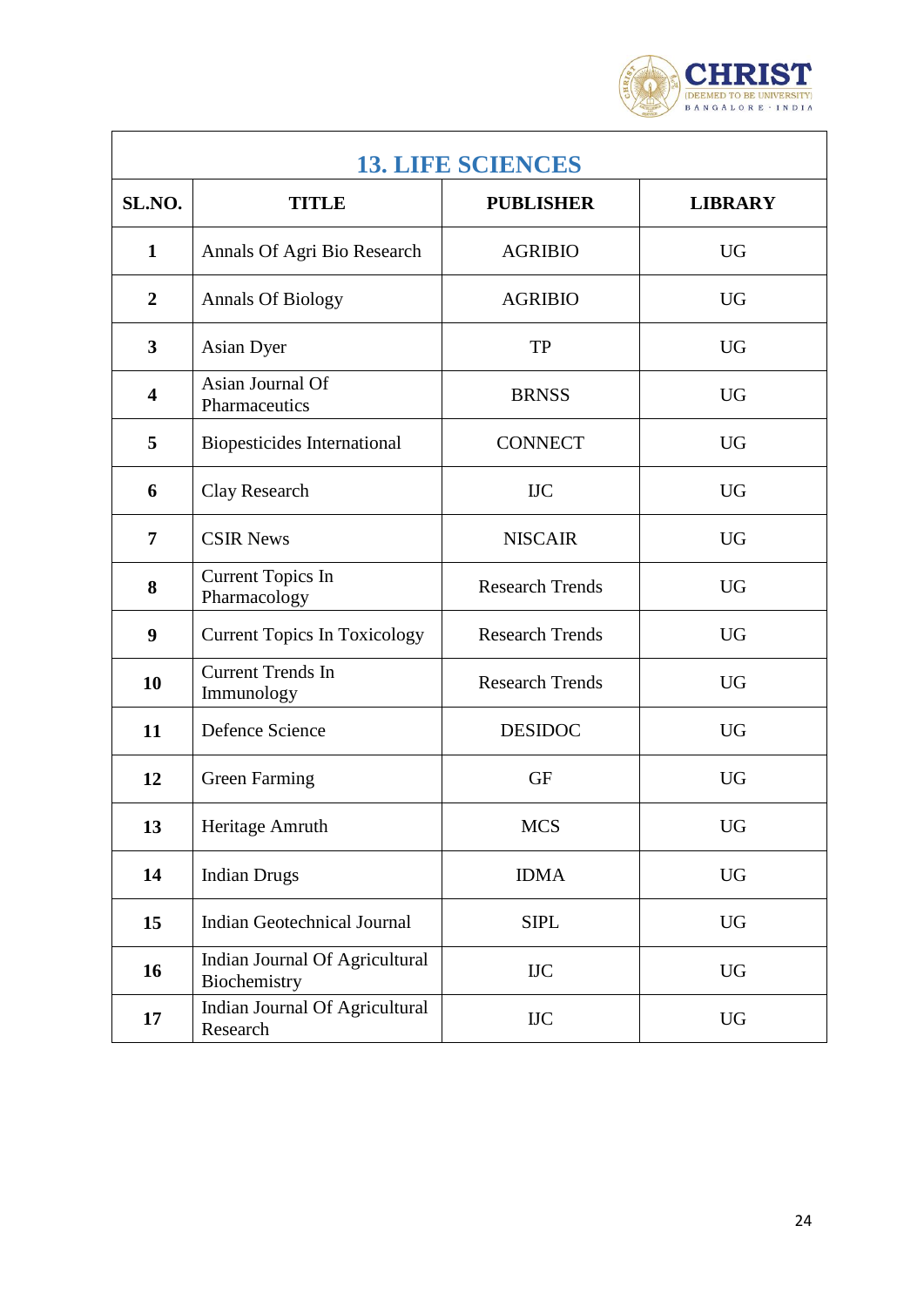

| 18 | Indian Journal Of<br>Biotechnology                                | <b>NISCAIR</b>     | <b>UG</b> |
|----|-------------------------------------------------------------------|--------------------|-----------|
| 19 | Indian Journal of Ecology                                         | <b>IES</b>         | <b>UG</b> |
| 20 | Indian Journal of Ecology                                         | <b>IES</b>         | KC        |
| 21 | Indian Journal Of Entomology                                      | DIV.ENT.           | <b>UG</b> |
| 22 | Indian Journal Of<br><b>Enviornmental Protection</b>              | <b>KC</b>          | <b>UG</b> |
| 23 | Indian Journal Of<br><b>Experimental Biology</b>                  | <b>NISCAIR</b>     | <b>UG</b> |
| 24 | <b>Indian Journal Of Genetics</b><br>And Plant Breeding           | <b>IJC</b>         | <b>UG</b> |
| 25 | Indian Journal Of Geo Marine<br>Sciences                          | <b>NISCAIR</b>     | <b>UG</b> |
| 26 | Indian Journal Of Horticulture                                    | DIV.ENT.           | <b>UG</b> |
| 27 | <b>Indian Journal Of Medical</b><br>Microbiology                  | WKIPL              | <b>UG</b> |
| 28 | Indian Journal Of<br>Microbiology                                 | <b>SIPL</b>        | <b>UG</b> |
| 29 | <b>Indian Journal Of Natural</b><br><b>Products And Resources</b> | <b>NISCAIR</b>     | <b>UG</b> |
| 30 | Indian Journal Of<br><b>Pharmaceutical Sciences</b>               | <b>IPA</b>         | <b>UG</b> |
| 31 | Indian Journal Of<br>Pharmacology                                 | <b>SIPL</b>        | <b>UG</b> |
| 32 | Indian Journal Of Physiology<br>and Pharmacology                  | <b>IND.PHYSIOL</b> | <b>UG</b> |
| 33 | <b>Indian Phytopathology</b>                                      | <b>SIPL</b>        | <b>UG</b> |
| 34 | <b>International Journal Of Green</b><br>Pharmacy                 | <b>BRNSS</b>       | <b>UG</b> |
| 35 | Journal Of Biopesticides                                          | <b>JB</b>          | <b>UG</b> |
| 36 | <b>Journal Of Cytology</b>                                        | <b>WKIPL</b>       | <b>UG</b> |
| 37 | Journal Of Entomological<br>Research                              | <b>IJC</b>         | <b>UG</b> |
| 38 | Journal Of Environmental<br><b>Biology</b>                        | <b>JOEB</b>        | <b>UG</b> |
| 39 | Journal Of Natural<br>Science, Biology&Medicine                   | <b>WKIPL</b>       | <b>UG</b> |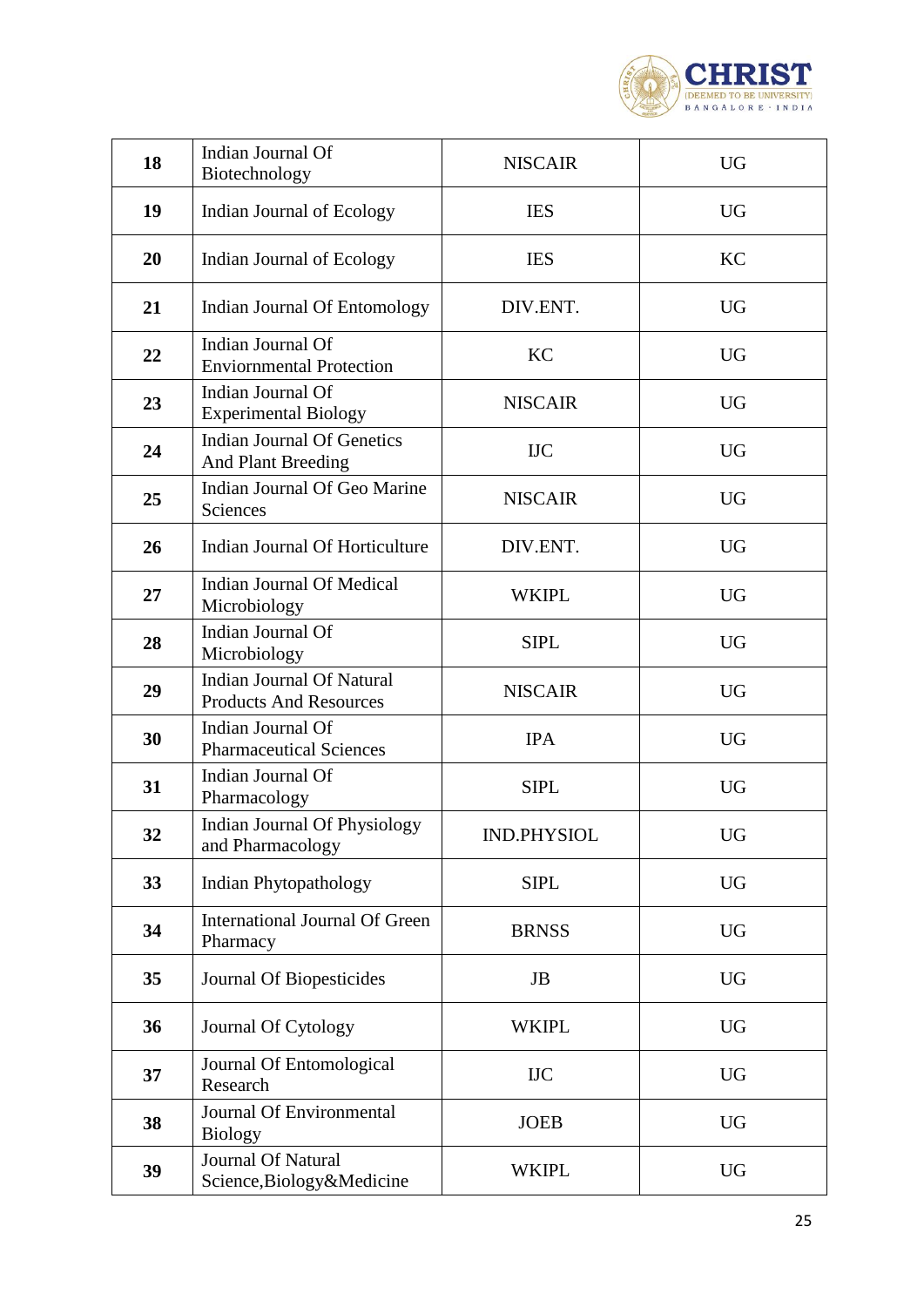

| 40 | Journal Of Pharmacology &<br>Pharmacotherpy                                  | <b>WKIPL</b>             | <b>UG</b> |
|----|------------------------------------------------------------------------------|--------------------------|-----------|
| 41 | Journal Of Pharmacy &<br><b>Bioallied Sicences</b>                           | WKIPL                    | <b>UG</b> |
| 42 | Journal Of Plant Biochemistry<br>And Biotechnology                           | <b>SIPL</b>              | <b>UG</b> |
| 43 | Journal Of Pure And Applied<br>Microbiology                                  | <b>JPAM</b>              | <b>UG</b> |
| 44 | Journal Of Scientific &<br><b>Industrial Research</b>                        | <b>NISCAIR</b>           | <b>UG</b> |
| 45 | Journal Of the Indian Institute<br>Of Science                                | <b>SIPL</b>              | <b>UG</b> |
| 46 | Journal Of The Indian Society<br>Of Soil Science                             | <b>IIC</b>               | <b>UG</b> |
| 47 | Legume Research An<br><b>International Journal</b>                           | <b>IIC</b>               | <b>UG</b> |
| 48 | Mapan                                                                        | <b>SIPL</b>              | <b>UG</b> |
| 49 | Mapna                                                                        | <b>Christ University</b> | <b>UG</b> |
| 50 | Medicinal & Aromatic Plants<br>Abstracts                                     | <b>NISCAIR</b>           | <b>UG</b> |
| 51 | Pharmacognosy Research                                                       | <b>WKIPL</b>             | <b>UG</b> |
| 52 | Physiology And Molecular<br><b>Biology Of Plants</b>                         | <b>IJC</b>               | <b>UG</b> |
| 53 | Proceedings Of The National<br>Acaemy Of Sciences India-<br><b>Section B</b> | <b>SIPL</b>              | <b>UG</b> |
| 54 | Proceedings Of The National<br>Acaemy Of Sciences India-<br>Section A        | <b>SIPL</b>              | <b>UG</b> |
| 55 | Proceedings Of The<br><b>Zoological Society</b>                              | <b>SIPL</b>              | <b>UG</b> |
| 56 | <b>Research Journal Of Pharmacy</b><br>and Technology                        | A & V                    | <b>UG</b> |
| 57 | <b>Research On Crops</b>                                                     | <b>IIC</b>               | <b>UG</b> |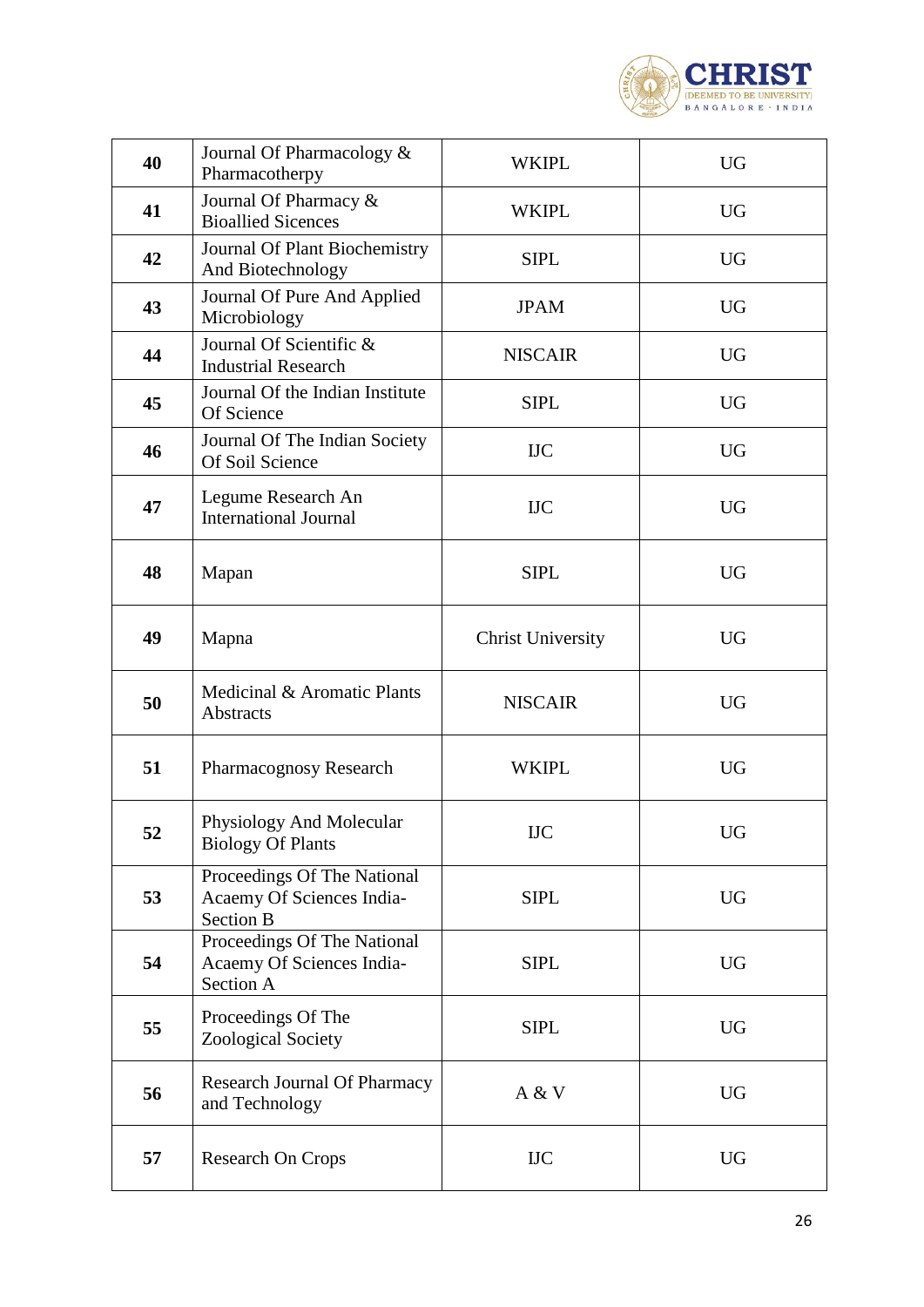

| 58 | <b>Science Reporter</b> | <b>NISCAIR</b>               | <b>UG</b> |
|----|-------------------------|------------------------------|-----------|
| 59 | Scientific American     | <b>SPRINGER</b>              | <b>UG</b> |
| 60 | The Indian Forester     | The Indian Forester          | <b>UG</b> |
| 61 | The Sci Tech            | <b>Samanthi Publications</b> | <b>UG</b> |
| 62 | <b>Tropical Ecology</b> | <b>SIPL</b>                  | <b>UG</b> |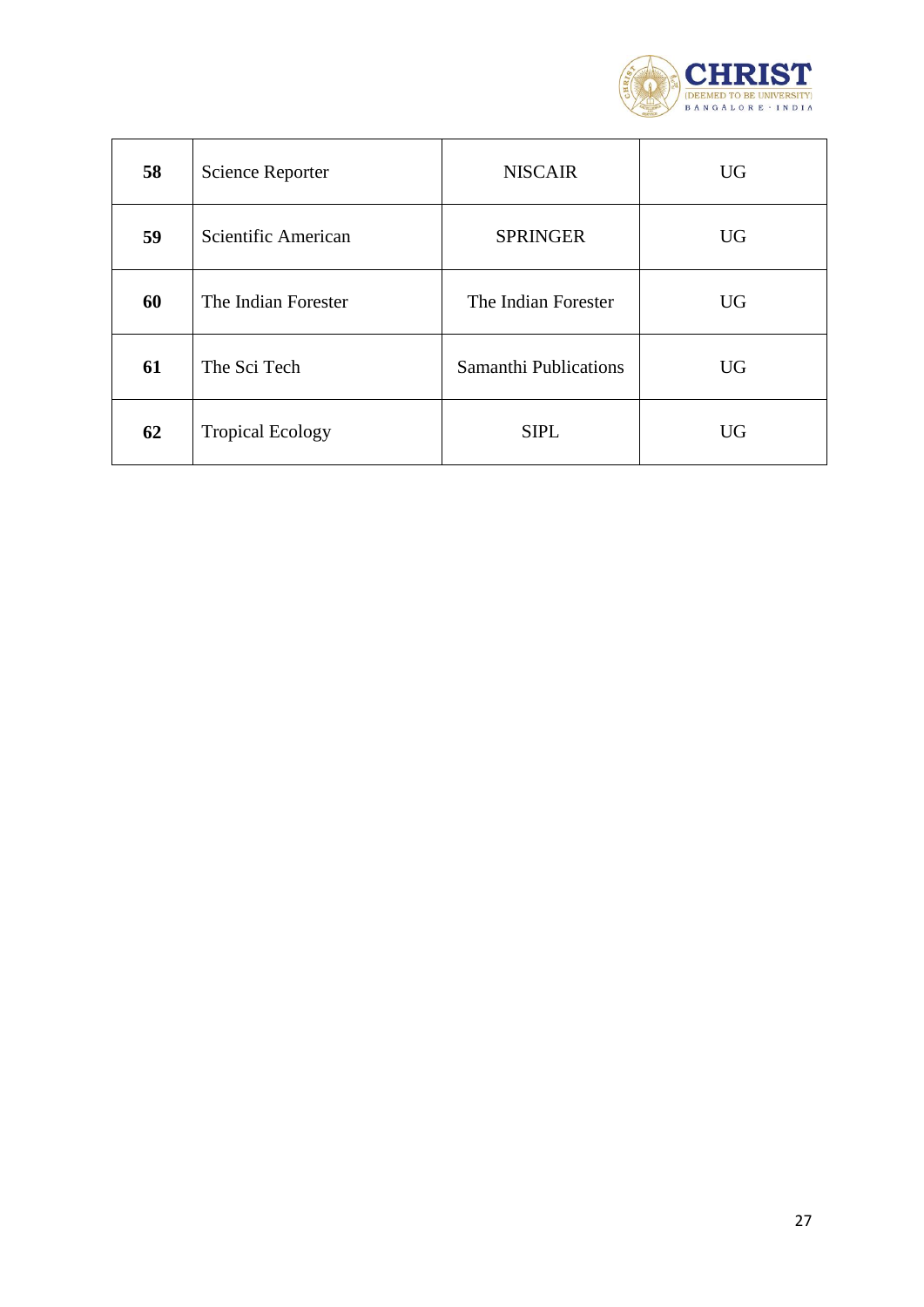

<span id="page-27-0"></span>

| 14. MANAGEMENT          |                                                                            |                          |                                |
|-------------------------|----------------------------------------------------------------------------|--------------------------|--------------------------------|
| SL.NO.                  | <b>TITLE</b>                                                               | <b>PUBLISHER</b>         | <b>LIBRARY</b>                 |
| $\mathbf{1}$            | Academy of Management<br>Journal                                           | <b>TURPIN</b>            | <b>SBM KENGERI</b>             |
| $\overline{2}$          | Asian Academy of<br>Management Journal of<br><b>Accounting and Finance</b> | <b>AAM</b>               | <b>SBM KENGERI</b>             |
| $\mathbf{3}$            | Asian journal of Management<br>Cases                                       | Sage                     | <b>BRC</b>                     |
| $\overline{\mathbf{4}}$ | Atna                                                                       | <b>Christ University</b> | <b>UG</b>                      |
| 5                       | <b>Corporate Professionals Today</b>                                       | Taxmann                  | <b>KC</b>                      |
| 6                       | <b>Dalal Street</b>                                                        | <b>DSU</b>               | <b>UG</b>                      |
| 7                       | <b>ICFAI Journal of Management</b><br>Research                             | <b>IUP</b>               | <b>BRC</b>                     |
| 8                       | <b>ICFAI</b> Journal of<br>Organizational Behavior                         | <b>IUP</b>               | <b>BRC</b>                     |
| 9                       | IIM Kozhikode Society and<br><b>Management Review</b>                      | Sage                     | <b>BRC</b>                     |
| 10                      | Indian Journal of Corporate<br>Governance                                  | Sage                     | <b>BRC</b>                     |
| 11                      | Indian Journal Of Marketing                                                | <b>PIJM</b>              | UG, BRC, SBM<br><b>KENGERI</b> |
| 12                      | International Journal for<br><b>Quality Research</b>                       | <b>Quality Research</b>  | <b>SBM KENGERI</b>             |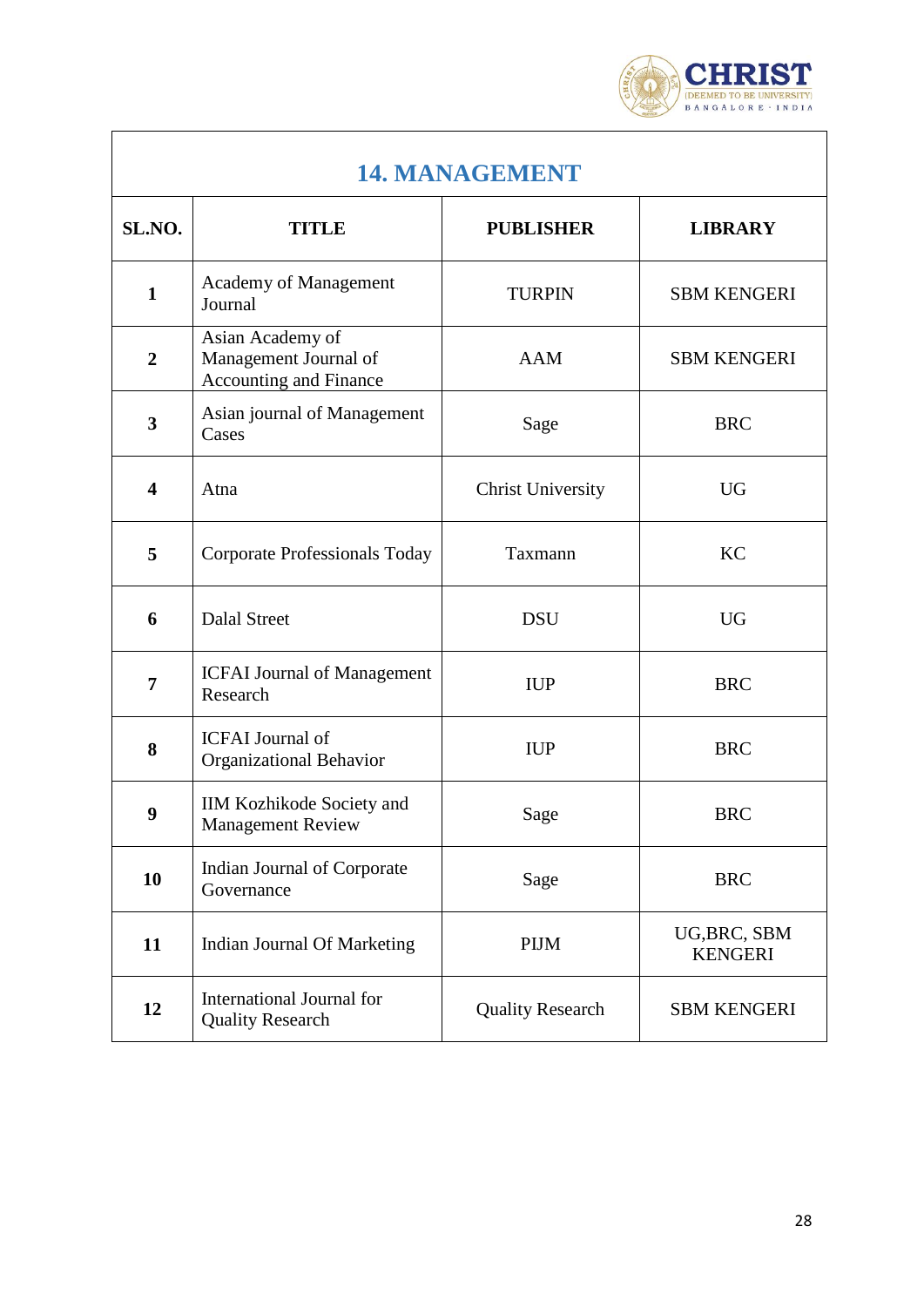

| 13 | International Journal Of<br>Banking Risk & Insurance                          | <b>PIG</b>   | <b>UG</b>          |
|----|-------------------------------------------------------------------------------|--------------|--------------------|
| 14 | International journal of<br>Marketing & Human Resource<br>Management (IJMHRM) | <b>IAEME</b> | <b>SBM KENGERI</b> |
| 15 | International Journal of<br><b>Operations Management</b>                      | Enrich       | <b>SBM KENGERI</b> |
| 16 | Journal of Advertising<br>Research                                            | <b>WARC</b>  | <b>KC</b>          |
| 17 | Journal of Brand Management                                                   | <b>IUP</b>   | KC                 |
| 18 | Journal of Entrepeneurship                                                    | Sage         | <b>BRC</b>         |
| 19 | Journal of Entrepeneurship<br>and innovation in emerging<br>Economics         | Sage         | <b>BRC</b>         |
| 20 | Journal Of Entrepreneurship<br>and Management                                 | <b>PIG</b>   | <b>UG</b>          |
| 21 | Journal of Entrepreneurship<br>Development                                    | <b>IUP</b>   | <b>BRC</b>         |
| 22 | Journal of Financial Risk<br>Management                                       | <b>IUP</b>   | <b>BRC</b>         |
| 23 | Journal of Management<br>Policies and Practices                               | <b>ARI</b>   | <b>SBM KENGERI</b> |
| 24 | Journal of Marketing                                                          | Sage         | <b>BRC</b>         |
| 25 | Journal of Marketing<br>Management                                            | <b>JMM</b>   | <b>SBM KENGERI</b> |
| 26 | <b>Journal of Marketing Strategy</b>                                          | Enrich       | <b>SBM KENGERI</b> |
| 27 | Journal of Operations<br>Management                                           | <b>IUP</b>   | KC                 |
| 28 | Journal of Organizational<br>Behavior                                         | <b>IUP</b>   | <b>SBM KENGERI</b> |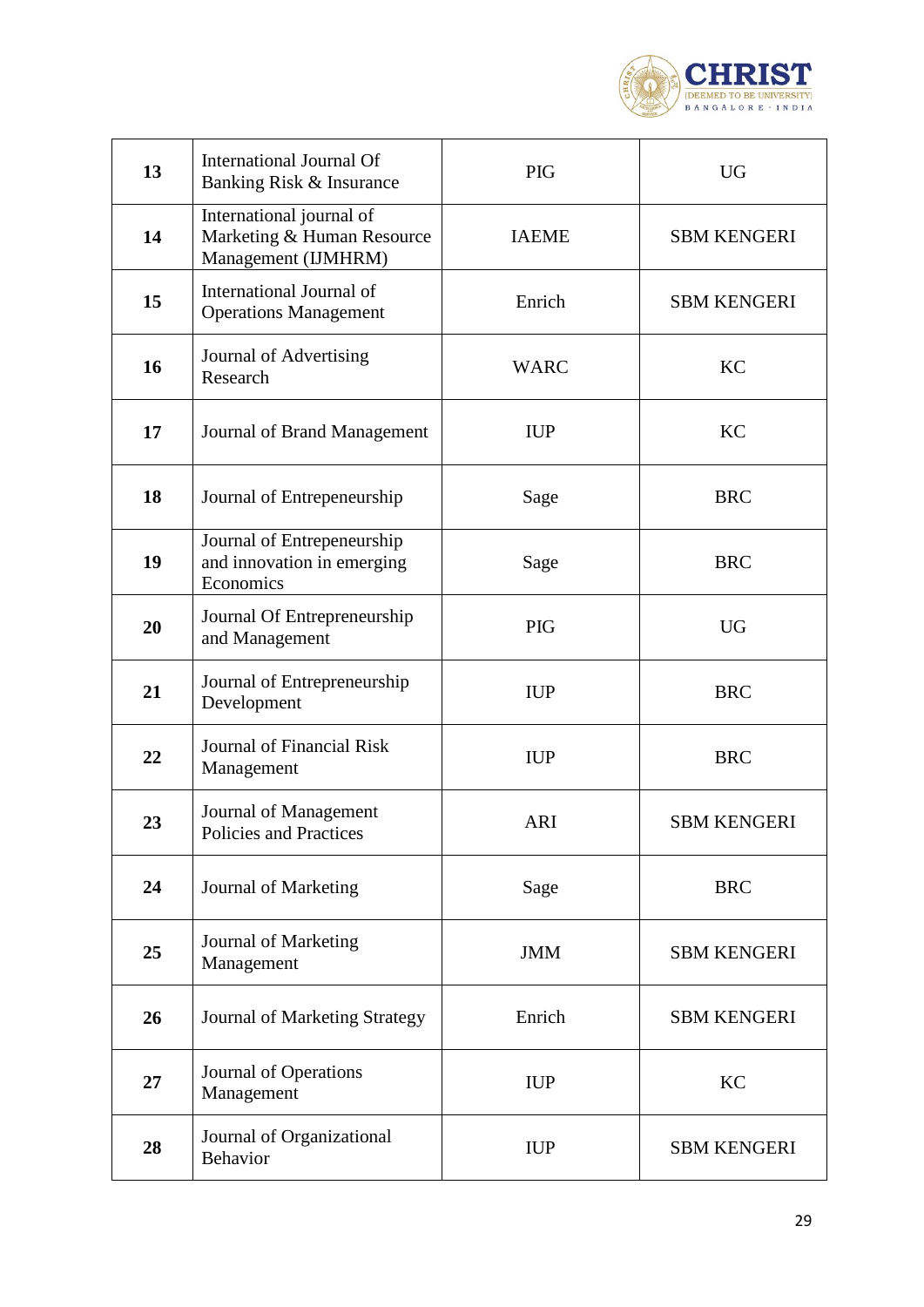

| 29 | Journal of Public Policy                    | <b>CUP</b>               | BRC, KC                 |
|----|---------------------------------------------|--------------------------|-------------------------|
| 30 | Journal of Supply Chain<br>Management       | <b>IUP</b>               | <b>KC</b>               |
| 31 | Management, Innovation and<br>Technologies  | <b>SAGE</b>              | <b>SBM KENGERI</b>      |
| 32 | Operations Research $(P+O)$                 | <b>INFORMS</b>           | <b>KC</b>               |
| 33 | Prabandhan: Indian Journal of<br>Management | <b>PIJM</b>              | <b>SBM KENGERI, BRC</b> |
| 34 | Prabandhan: Journal Of<br>Management        | <b>PIJM</b>              | <b>UG</b>               |
| 35 | <b>SCMS</b> Journal of Indian<br>Management | <b>SCMS</b>              | <b>SBM KENGERI</b>      |
| 36 | Ushus                                       | <b>Christ University</b> | UG                      |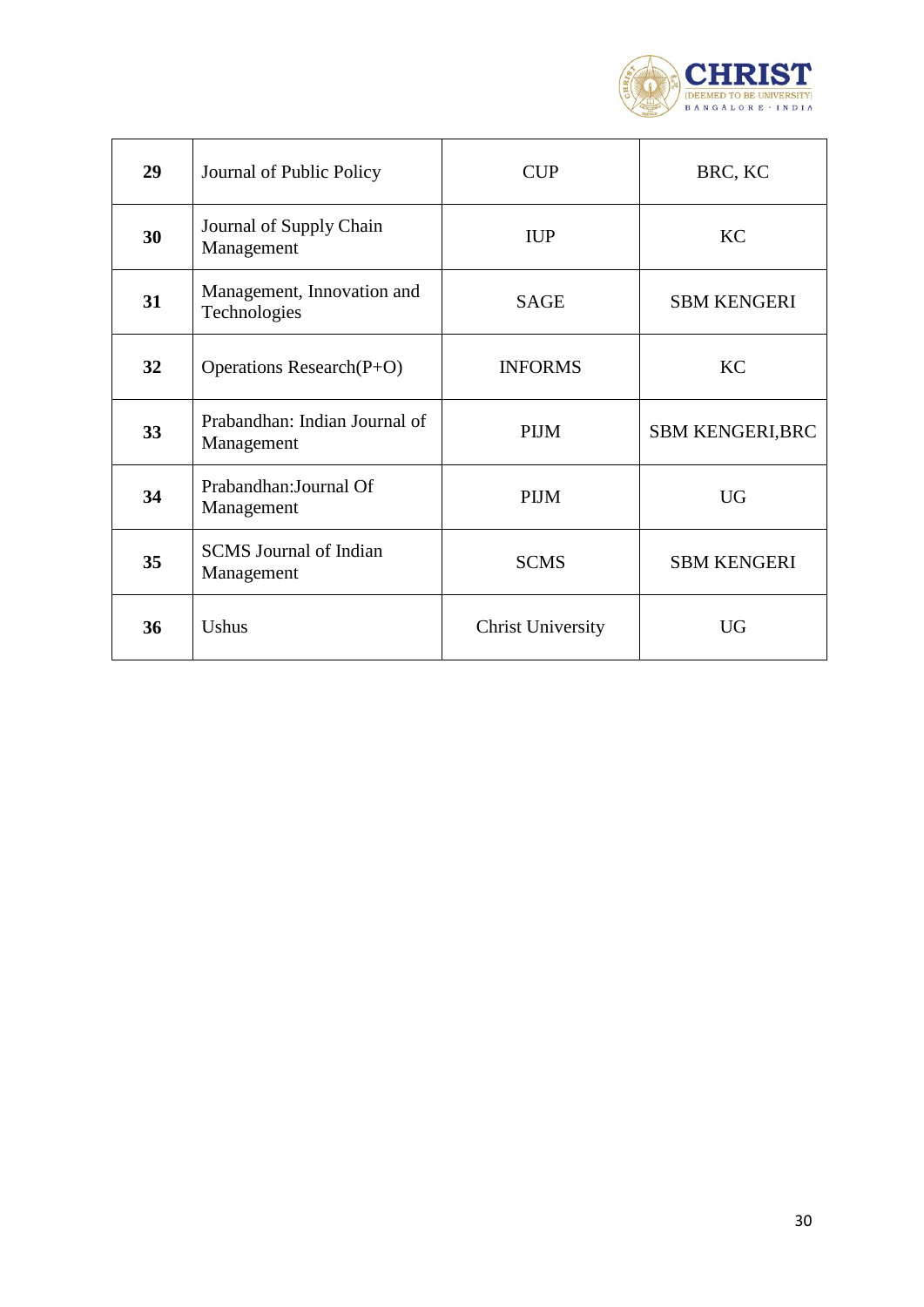

<span id="page-30-0"></span>

| <b>15. MATHEMATICS</b>  |                                                                |                                              |                     |
|-------------------------|----------------------------------------------------------------|----------------------------------------------|---------------------|
| SL.NO.                  | TITLE                                                          | <b>PUBLISHER</b>                             | <b>LIBRARY</b>      |
| $\mathbf{1}$            | Bulletin of the Allahabad<br><b>Mathematical Society</b>       | The Allahabad<br><b>Mathematical Society</b> | <b>KC</b>           |
| $\overline{2}$          | Global Journal of Pure and<br><b>Applied Mathematics</b>       | <b>RIP</b>                                   | <b>KC (KENGERI)</b> |
| $\overline{\mathbf{3}}$ | <b>Indian Journal of Mathematics</b>                           | The Allahabad<br><b>Mathematical Society</b> | KC, KC (KENGERI)    |
| $\overline{\mathbf{4}}$ | Journal of Discrete<br>Mathematical Sciences &<br>Cryptography | Taru                                         | <b>KC (KENGERI)</b> |
| 5                       | JP Journal of Algebra Number<br>Theory and Application         | <b>PPH</b>                                   | <b>KC</b>           |
| 6                       | JP Journal of Geometry $\&$<br>Topology                        | <b>PPH</b>                                   | <b>KC</b>           |
| $\overline{7}$          | The Journal of the Indian<br><b>Mathematical Society</b>       | <b>TIMS</b>                                  | <b>KC (KENGERI)</b> |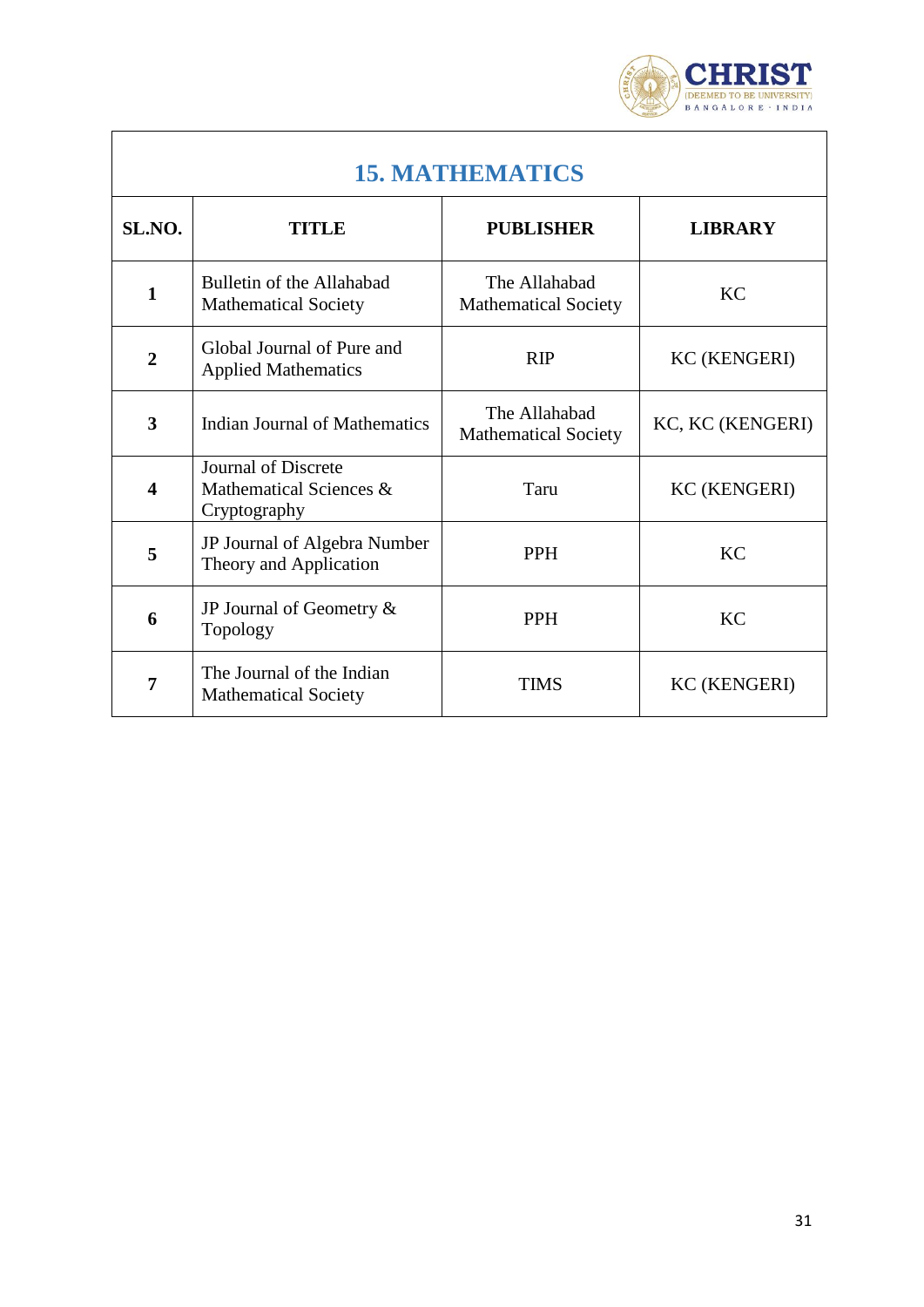

<span id="page-31-0"></span>

| <b>16. PHILOSOPHY</b> |                   |                          |                |
|-----------------------|-------------------|--------------------------|----------------|
| SL.NO.                | TITLE             | <b>PUBLISHER</b>         | <b>LIBRARY</b> |
|                       | Asian Horizons    | <b>Christ University</b> | UG             |
| $\mathbf{2}$          | Journal Of Dharma | <b>Christ University</b> | UG             |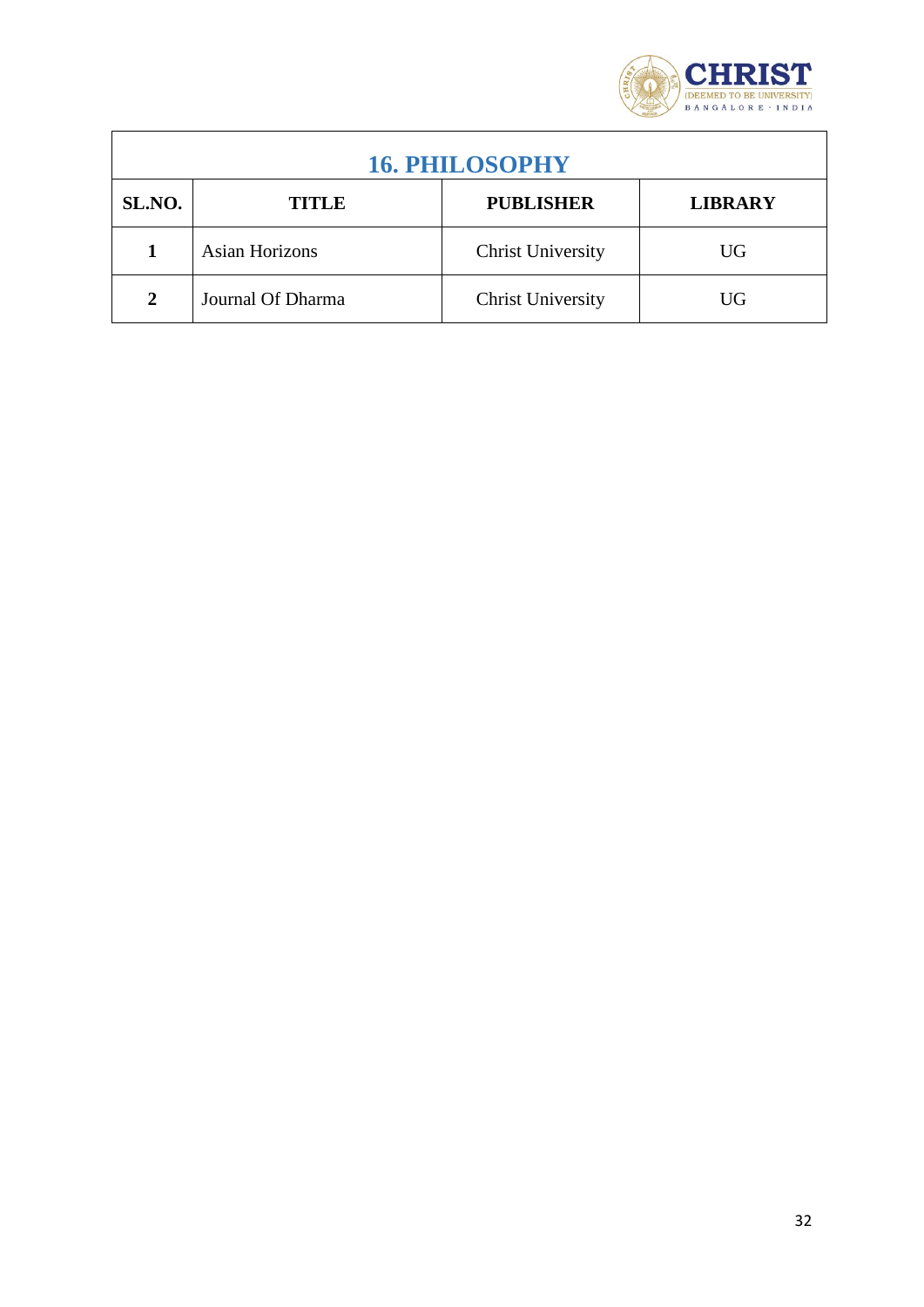

٦

<span id="page-32-0"></span>

| 17. PHYSICS             |                                                                                     |                  |                     |
|-------------------------|-------------------------------------------------------------------------------------|------------------|---------------------|
| SL.NO.                  | TITLE                                                                               | <b>PUBLISHER</b> | <b>LIBRARY</b>      |
| $\mathbf{1}$            | Advances & Application In<br><b>Fluid Mechanics</b>                                 | <b>PPH</b>       | UG, KC (KENGERI)    |
| $\overline{2}$          | <b>Current Science</b>                                                              | <b>IAS</b>       | <b>UG</b>           |
| 3                       | Indian Journal Of Engineering<br><b>And Material Sciences</b>                       | <b>NISCAIR</b>   | <b>UG</b>           |
| $\overline{\mathbf{4}}$ | Indian Journal Of Physics                                                           | <b>SIPL</b>      | UG, KC (KENGERI)    |
| 5                       | Indian Journal Of Pure &<br><b>Applied Physics</b>                                  | <b>NISCAIR</b>   | UG, KC (KENGERI)    |
| 6                       | <b>International Journal Of</b><br><b>Electrical Engineering And</b><br>Technology. | <b>IAEME</b>     | <b>UG</b>           |
| 7                       | Journal Of Optics                                                                   | <b>SIPL</b>      | <b>UG</b>           |
| 8                       | Journal Of Polymer Materials                                                        | <b>PPPL</b>      | <b>UG</b>           |
| 9                       | Journal Of Resources, Energy,<br>And Development                                    | Teri             | <b>UG</b>           |
| 10                      | Journal on Material Science                                                         | <b>IM</b>        | <b>KC (KENGERI)</b> |
| 11                      | JP Journal Of Heat And Mass<br>Transfer                                             | PPH              | UG, KC (KENGERI)    |
| 12                      | <b>Physics Education</b>                                                            | <b>IOP</b>       | <b>UG</b>           |
| 13                      | <b>Water And Energy</b><br>International                                            | <b>CEN.BOARD</b> | <b>UG</b>           |

Ĭ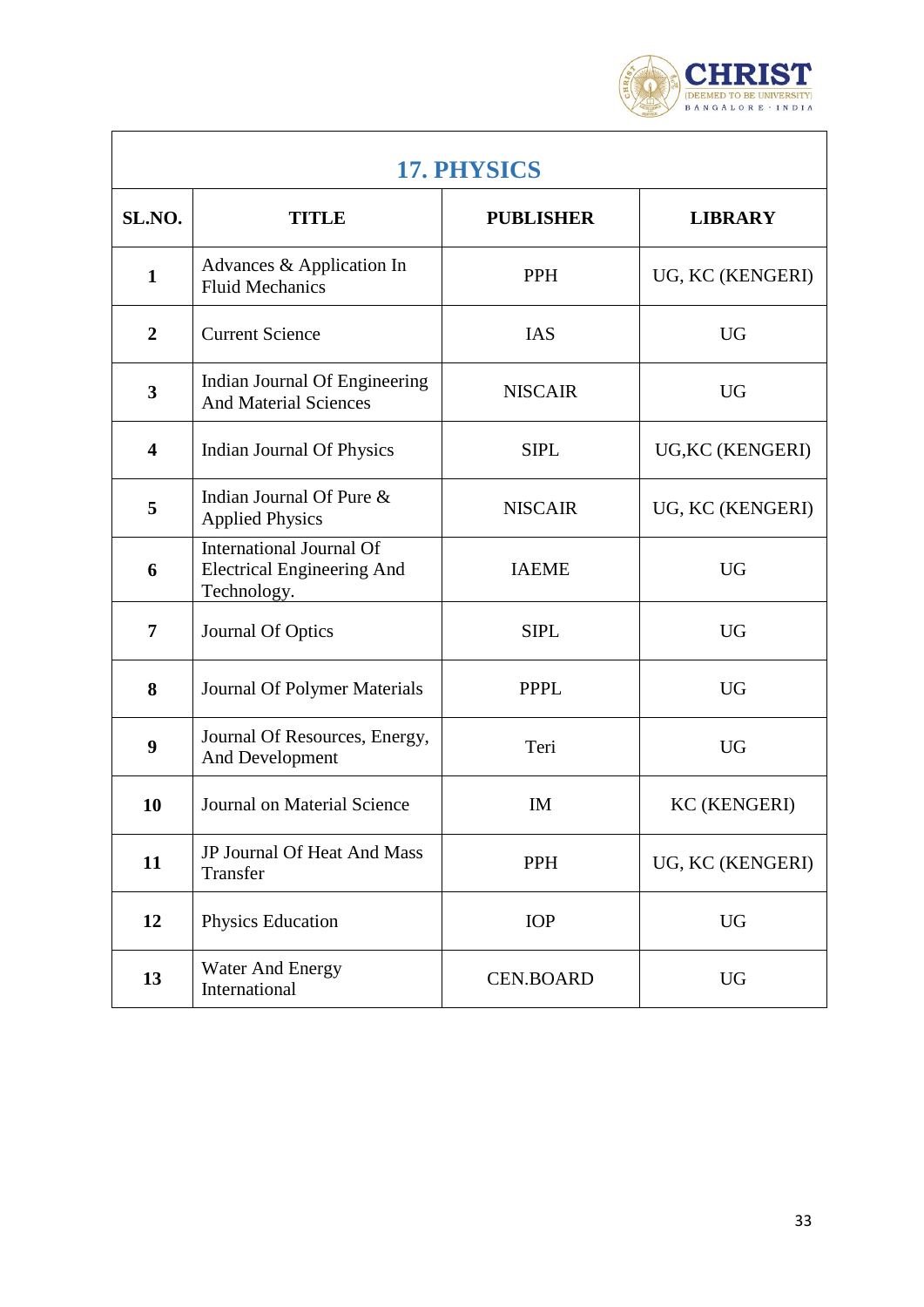

٦

<span id="page-33-0"></span>

| <b>18. PSYCHOLOGY</b> |                                                                  |                  |                |  |
|-----------------------|------------------------------------------------------------------|------------------|----------------|--|
| SL.NO.                | TITLE                                                            | <b>PUBLISHER</b> | <b>LIBRARY</b> |  |
| 1                     | Journal of Counselling<br>Psychology                             | <b>AME Psy</b>   | <b>BRC</b>     |  |
| $\overline{2}$        | Journal Of the Indian<br><b>Academy Of Applied</b><br>Psychology | <b>IAAPJ</b>     | <b>UG</b>      |  |
| 3                     | Psychology and Developing<br>Society                             | Sage             | <b>BRC</b>     |  |

**r**